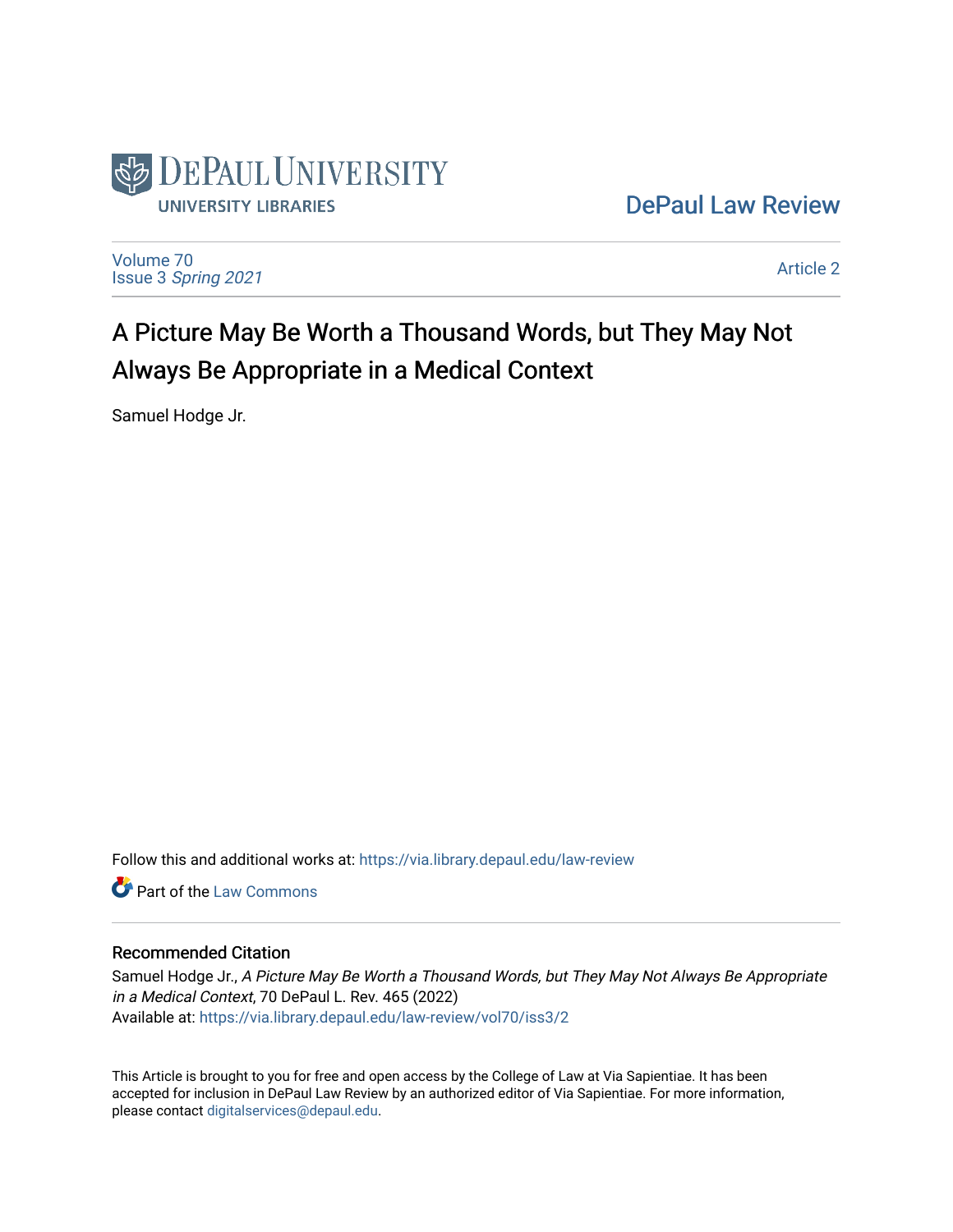# **A PICTURE MAY BE WORTH A THOUSAND WORDS BUT THEY MAY NOT ALWAYS BE APPROPRIATE IN A MEDICAL CONTEXT**

#### *Samuel D. Hodge, Jr.*<sup>1</sup>

Theresa was plagued with years of back discomfort and trouble locating tops that fit correctly.2 She decided to remedy the problem and researched breast reduction surgery as a solution. She viewed hundreds of before and after pictures on Instagram and investigated plastic surgeons on the Internet.3 Upon finishing her online search, Theresa made an appointment with Dr. James Jones—who had many social media subscribers and excellent reviews–to discuss the procedure.4

During their pre-operative meeting, the physician explained the surgical risks, had her sign an informed consent document, and asked if he could take pictures of the procedure to post on his social media platforms.5 He told her that the images would be used for educational purposes, since many people follow him on the Internet to learn more about cosmetic surgery.6 Grateful that the surgeon would be solving her breast problems and understanding that the images would be used for educational purposes, the patient consented to the request.7

While the surgery was underway, Dr. Jones handed his cell phone to an operating room nurse and requested that she videotape the procedure. Once the filming began, the physician started to narrate, "Today, I am performing a mammoplasty on a 22-year-old woman who has been deeply troubled by her body image." He then picked up the tissue that he had excised and noted, "Look at the four pounds of

7. *Id.*

<sup>1.</sup> Samuel D. Hodge, Jr. is a Legal Studies Professor at Temple University where he teaches law, anatomy, and forensics. He is also a member of the Dispute Resolution Institute where he serves as a mediator and neutral arbitrator. Professor Hodge has authored more than 185 articles in medical or legal journals and has written ten books. He also enjoys an AV preeminent rating and has been named a top lawyer in Pennsylvania on multiple occasions.

<sup>2.</sup> This is a hypothetical case.

<sup>3.</sup> Katelyn G. Bennett & Christian J. Vercler, *When Is Posting About Patients on Social Media Unethical "Medutainment"?*, 20 AMA J. ETHICS 328, 328 (2018).

<sup>4.</sup> *Id.*

<sup>5.</sup> *Id.*

<sup>6.</sup> *Id.*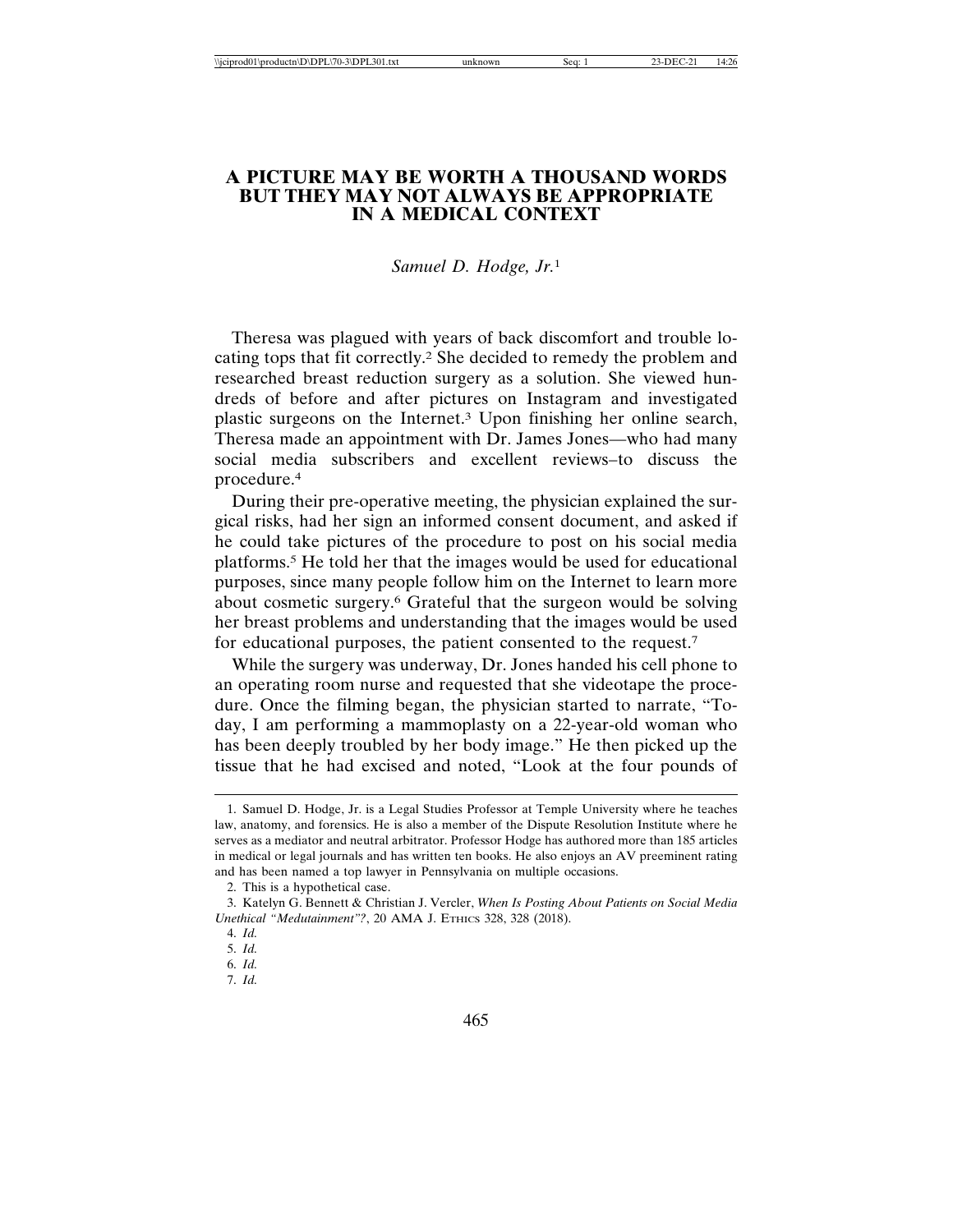extra breast tissue that this patient was carrying around. She is now going to have a perfectly contoured chest to fit her body size."8 The nurse then uploaded the video to the doctor's social media accounts as he completed the operation.<sup>9</sup>

Theresa awakened in the recovery room, and Dr. Jones told her that the surgery went beautifully and that she would be delighted with the results. The patient was discharged several hours later and told to follow-up in one week. Later that night, the woman logged into Snapchat and discovered the images of her surgery. She was horrified by the post and its graphic images.10

The patient returned to the surgeon one week later as instructed and was told that her incisions were healing nicely, but Dr. Jones observed that the patient was silent and on the verge of tears. Perplexed, he asked what was wrong, and Theresa replied, "I can't believe you posted such personal images of me for the world to see and you call that education?"11 The surgeon was taken aback by her reaction and replied, "But we discussed this, and you gave me permission to use the pictures from the surgery on social media."12 Between tears, Theresa angrily retorted, "Yes, but I expected that you would handle my experience with discretion and respect!"13

#### I. INTRODUCTION

More than two thousand years ago, Hippocrates authored the nowfamous Oath that physicians recite on their graduation day. The pledge is part of a set of writings dubbed the Hippocratic Collection written by the Father of Medicine.14 A translation of the Oath provides, "What I may see or hear in the course of the treatment or even outside of the treatment in regard to the life of men, which on no account one must spread abroad, I will keep to myself, holding such things shameful to be spoken about."15

Centuries later, healthcare providers still struggle with questions about the protection of medical information and the preservation of

<sup>8.</sup> *Id.* at 329.

<sup>9.</sup> Bennett & Vercler, *supra* note 3, at 329.

<sup>10.</sup> *Id.*

<sup>11.</sup> *Id.*

<sup>12.</sup> *Id.*

<sup>13.</sup> *Id.*

<sup>14.</sup> *From the Hippocratic Oath to HIPAA: A history of patient privacy*, BECKER'S HEALTH IT (Aug. 19, 2016), https://www.beckershospitalreview.com/healthcare-information-technology/ from-the-hippocratic-oath-to-hipaa-a-history-of-patient-privacy.html.

<sup>15.</sup> *Id.*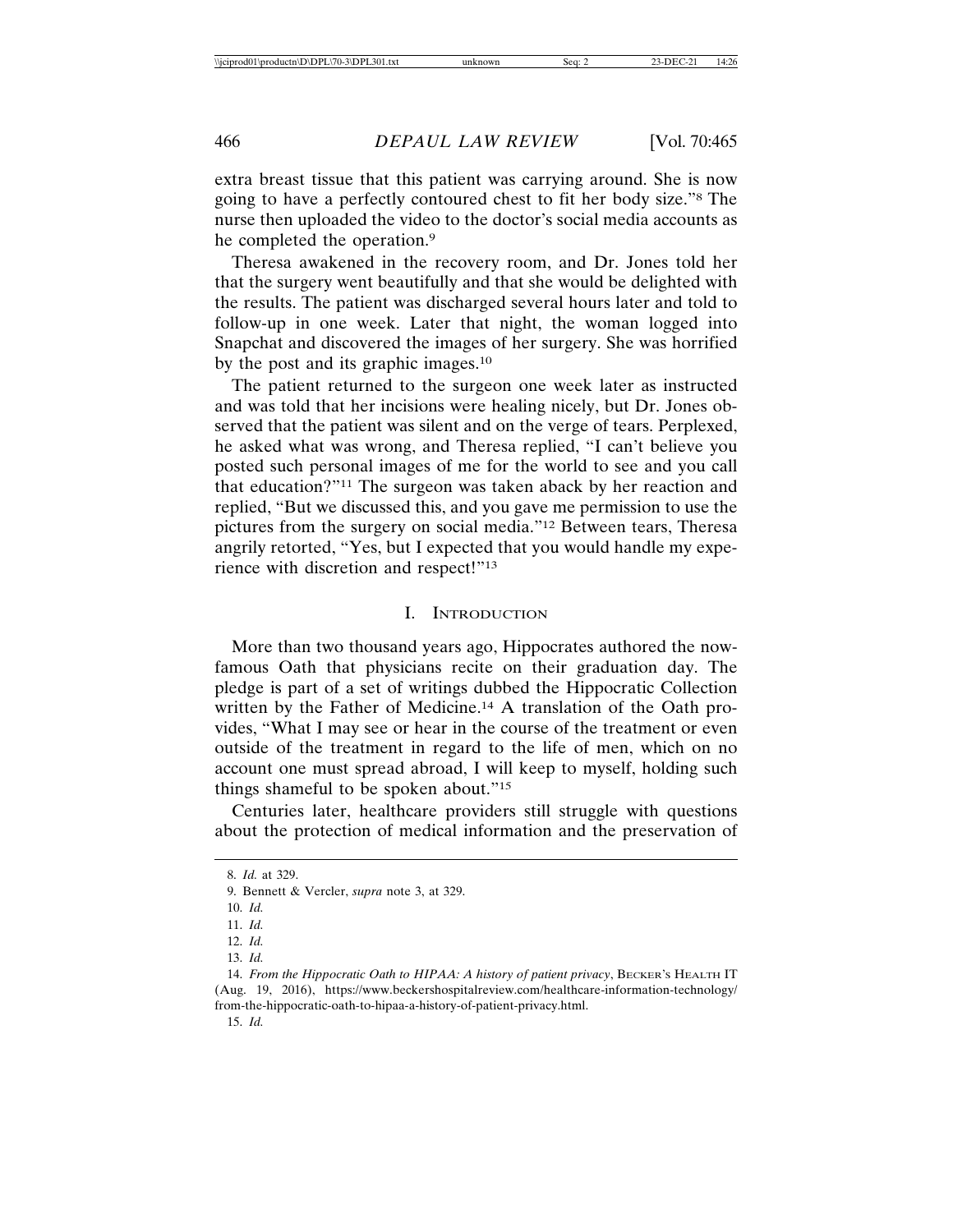trust with their patients.16 However, the recording and maintenance of medical data in traditional paper files have dramatically changed with the digitization of healthcare records and abilities Hippocrates would never have foreseen.17 This includes using medical photography and videos as a clinical tool that has become commonplace in a physician's practice, including images that are incorporated into the patient's chart.18 However, in the age of complex federal and state regulations protecting the privacy of a person's medical information and using the Internet as a tool of communication, medical imaging presents complex ethical, moral, and legal challenges.19 These problems are only compounded as physicians increasingly use social media platforms like Snapchat, Instagram, and Facebook to interact with other healthcare workers and the nonmedical community.20 This Article will examine these challenges in informed consent, privacy, and liability contexts.21

# II. THE HISTORY OF MEDICAL PHOTOGRAPHY

Artists have drawn the human form's complex structures for thousands of years to visualize medical procedures and document the pathologies of the body.22 Primitive man, armed with the understanding of how to make fire, provided medical drawings with their crude beginnings.23 These early painters were fierce hunters whose existence was based upon their learning about the body.<sup>24</sup> On an ancient cavern wall in Southern Europe, using crude tools and their prey's bones, a hunter drew the first outline of a mammoth with its heart exposed.<sup>25</sup> Many years later, artists influenced by Greek and Roman sculptures fashioned depictions of the human figure assisted by discovering the principles of perspective and examining cadavers.26 Leonardo da Vinci flourished during the Renaissance and married his scientific

<sup>16.</sup> *Id.*

<sup>17.</sup> *Id.*

<sup>18.</sup> *See, e.g.*, Linda S. Smith, *Chart Smart: Documenting with photographs*, 37 NURSING 20, 20 (2007).

<sup>19.</sup> *Id.*

<sup>20.</sup> C. Lee Ventola, *Social Media and Health Care Professionals: Benefits, Risks, and Best Practices*, *39* PHARMACY & THERAPEUTICS 491, 491 (2014).

<sup>21.</sup> Page Y. Underwood et al., *Mobile Point-of-Care Medical Photography: Legal Considerations for Health Care Providers*, 40 J. LEGAL MED. 247, 248 (2020).

<sup>22.</sup> Alan E. Branigan, *History of Medical Illustration*, ASS'N MED. ILLUSTRATORS, https:// ami.org/professional-resources/advocacy/legal-news/27-main/medical-illustration/49-history-ofmedical-illustration (last visited May 30, 2021).

<sup>23.</sup> William E. Loechel, *The History of Medical Illustration*, 48 BULL. MED. LIBR. ASS'N 168, 168 (1960).

<sup>24.</sup> *Id.*

<sup>25.</sup> *Id.*

<sup>26.</sup> Branigan, *supra* note 22.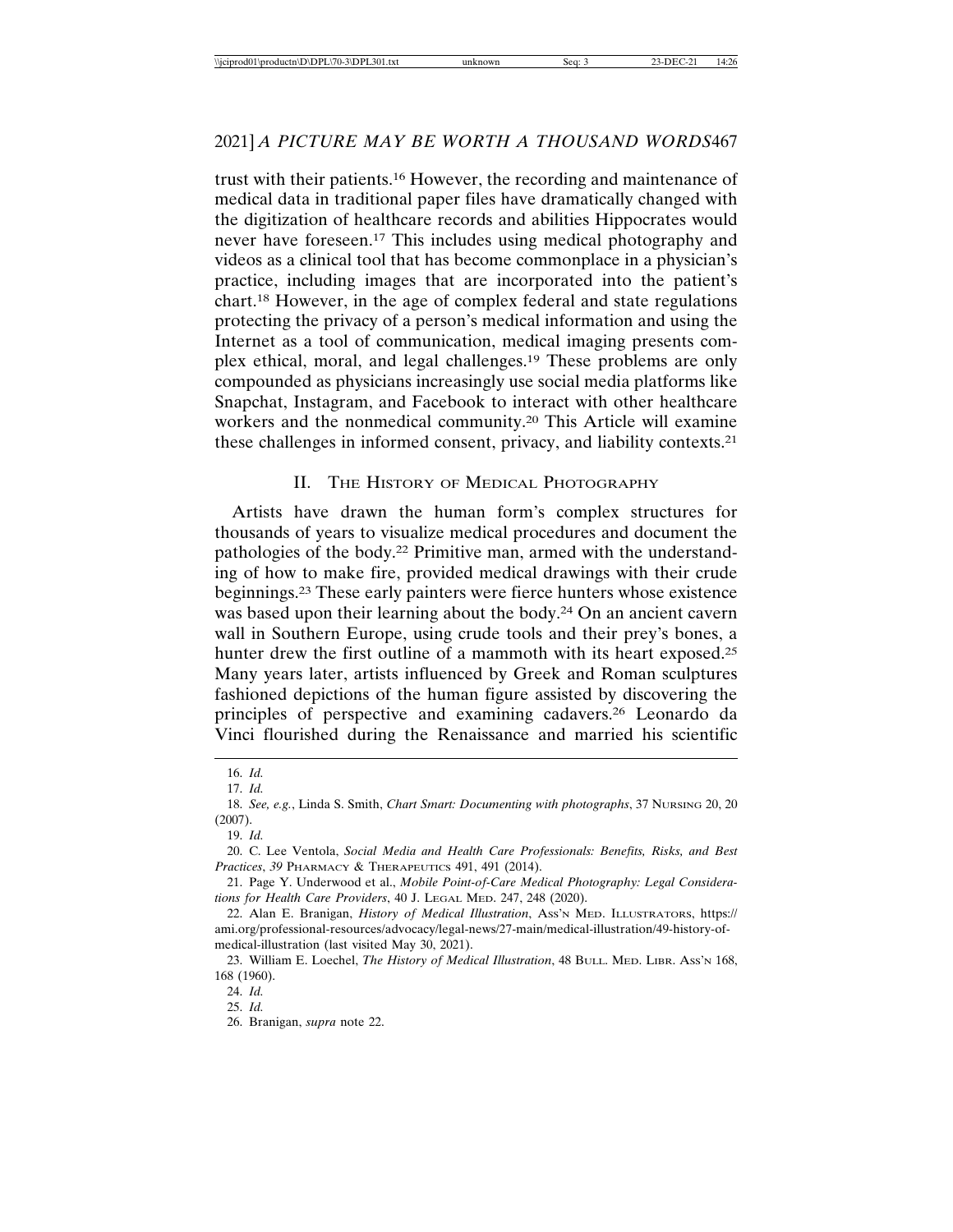comprehension of anatomy with great artistic flair to create stunning cross-sections of the body's internal structures.27 The centuries that followed saw the drawing of anatomic illustrations that became as celebrated as the authors who created them. Their depictions frequently survived longer than the books they accompanied.<sup>28</sup>

Photography was first introduced in 1839, and the invention soon found its way into medicine through photomicrographs when the process was first presented to the Academy of Sciences.29 A few years later, Alfred Donne published an atlas containing images taken through a microscope of platelets and organisms.30 This finding soon led to the embracing of pictures by the healthcare community, eventually leading to the establishment of the first medical photography department in the United States at Bellevue Hospital in New York in the mid-1860s.<sup>31</sup>

The majority of clinical collections before the 1950s did not respect the patient's privacy.32 While there were some isolated instances in which the physician asked permission for publication of the medical pictures, most were used without consent, primarily when the person was from a lower economic status.<sup>33</sup> In only a limited number of instances was any attempt made to hide the patient's identity.34

Medical photographs became a routine part of displays in science museums, medical libraries, and war galleries. However, these images were presented as either standalone pieces of art or illustrations, and "not themselves treated as objects, distributed and functioning in a diversity of practices and localities."35 This use of medical imaging

30. *Id.*

31. *Id.*

<sup>27.</sup> *History of Medical Illustration*, COLUM. MED., http://www.columbiamedicinemagazine.org/ webextra/fall-2018/node%3Atitle%5D-2 (last visited May 30, 2021).

<sup>28.</sup> *Id*.

<sup>29.</sup> Emily Milam, *A Brief History of Early Medical Photography*, CLINICAL CORRELATIONS, Sept. 30, 2016, https://www.clinicalcorrelations.org/2016/09/30/a-brief-history-of-early-medicalphotography/#:~:text=the%20world's%20first%20application%20of,credited%20for%20the %20first%20photomicrograph.&text=IN%20the%20mid%2D1840s%2C%20Donn%C3%A9, photomicrograph%20atlas%20depicting%20medical%20specimens.

<sup>32.</sup> Silvia Maina, *Medical photography in the nineteenth century: from portraits to clinical photography*, HEKTOEN INT'L J. (2018), https://hekint.org/2018/03/05/medical-photography-nine teenth-century-portraits-clinical-photography/ (last visited May 30, 2021).

<sup>33.</sup> *Id.*

<sup>34.</sup> Milam, *supra* note 29.

<sup>35.</sup> Mieneke te Hennepe, *Private portraits or suffering on stage: curating clinical photographic collections in the museum context*, SCI. MUSEUMS GRP. J. (Mar. 8, 2016) http://journal.science museum.ac.uk/browse/issue-05/private-portraits-or-suffering/.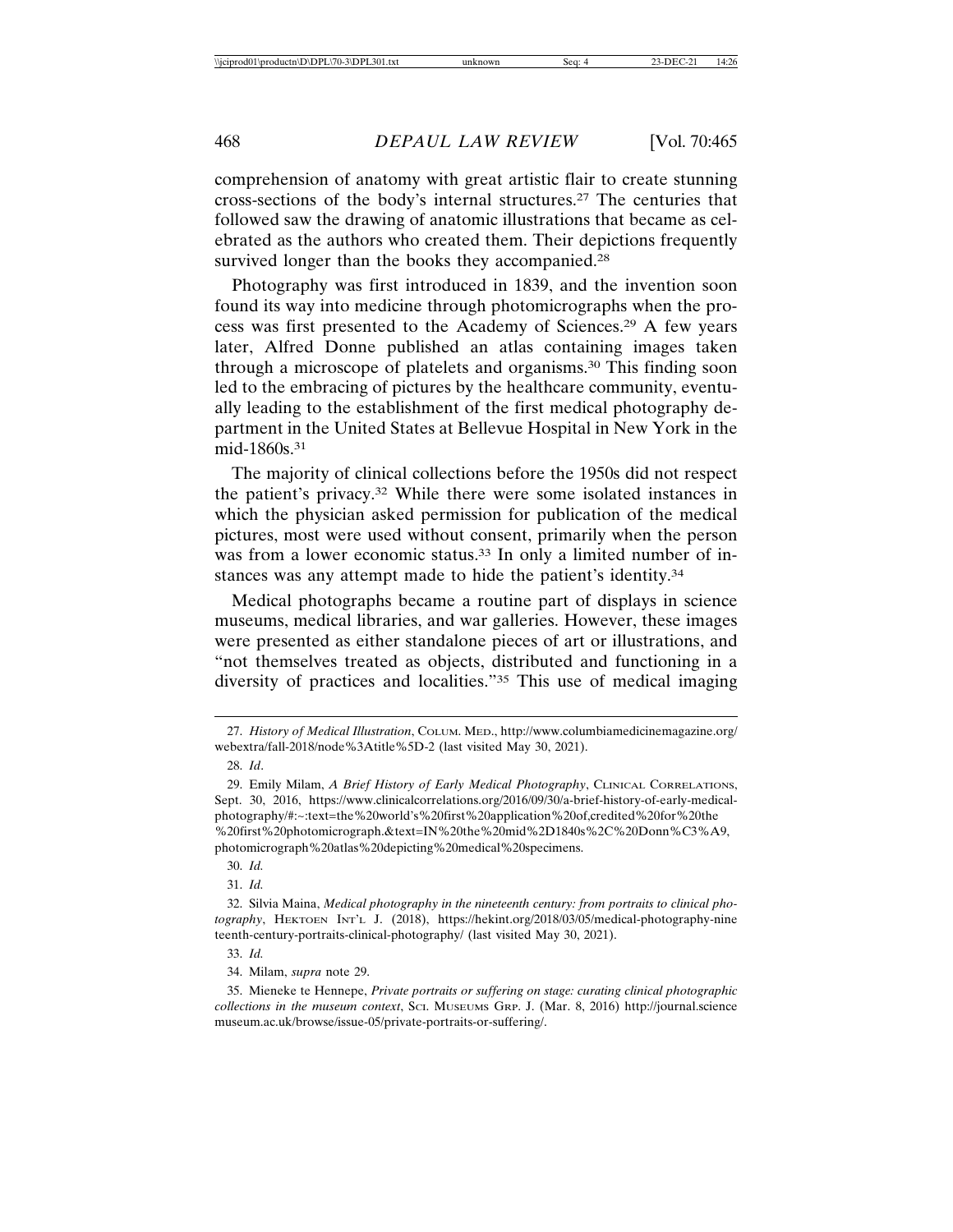raised privacy concerns for the first time and cast a shadow over the medical materials' sensitive nature.36

This newfound concern over patient privacy is exemplified by an uncomfortable experience of a dermatologist who once spoke at a medical conference on skin diseases. After completing his presentation, the projectionist approached the physician and noted, "Say, Doctor! One of those women's faces shown on the screen was the very image of my sister-in-law."37 In his subsequent memoirs, the dermatologist noted the discomfort he experienced when he realized that an image of a patient taken with the promise that it was not intended for public consumption had been displayed to the audience.<sup>38</sup>

With the advent of the Kodak handheld camera, discussions started to occur among physicians over the meaning of medical photography.39 Some maintained that patients were too often the subject of pictures that were taken needlessly.40 This use followed a plea for "decency" in that the images should be confined to the body parts in question, and they should not reveal the patient's identity.41 This concern coincided with the publication of an influential *Harvard Law Review* article advocating the creation of a tort for invasion of privacy for the nonconsensual publication of a photograph.42

Following World War II, professional organizations were created to deal with considering patients' rights in relation to medical photography.43 .This came to a head with the establishment of the doctrine of informed consent in *Salgo v. Leland Stanford, Jr. University Board of Trustees* where the court noted, "A physician violates his duty to his patient and subjects himself to liability if he withholds any facts which are necessary to form the basis of an intelligent consent by the patient to the proposed treatment. Likewise the physician may not minimize the known dangers of a procedure or operation to induce his patient's consent."44 The circle was completed in the 1970s when informed consent required a physician to ask for a patient's permission to take a clinical photograph.45 As noted in *Berthiaume's Estate v. Pratt,* which

41. Hennepe, supra note 35.

<sup>36.</sup> *Id.*

<sup>37.</sup> *Id.*

<sup>38.</sup> *Id.*

<sup>39.</sup> *Id.*

<sup>40.</sup> Maina, *supra* note 32.

<sup>42.</sup> *Id.*

<sup>43.</sup> Salgo v. Leland Stanford Jr. Univ. Bd. of Trs., 317 P.2d 170, 181 (Cal. Ct. App. 1957).

<sup>44.</sup> *Id.*

<sup>45.</sup> Hennepe, *supra* note 35.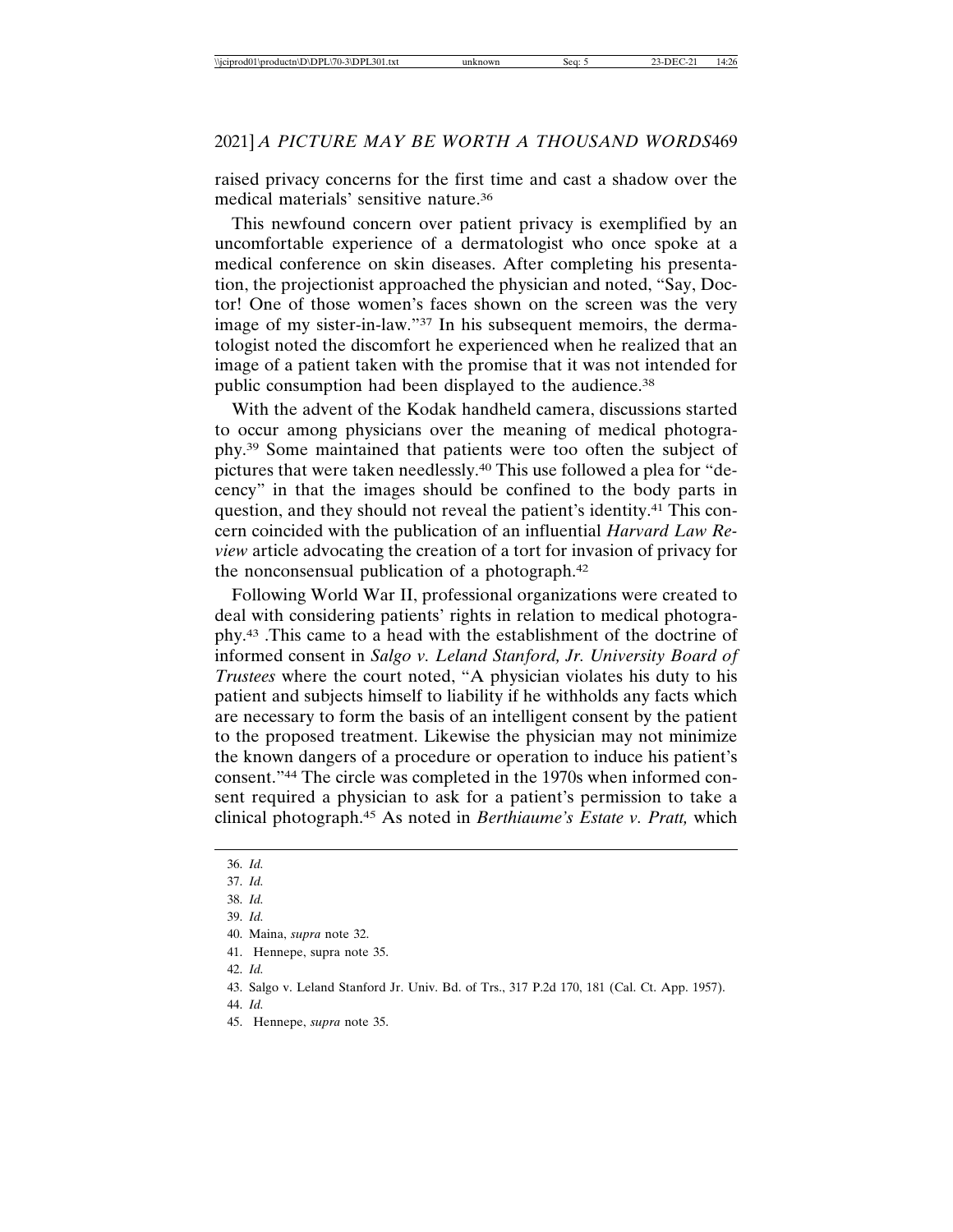involved whether a doctor had the right to take a patient's picture without consent:

We recognize the benefit to the science of medicine which comes from the making of photographs of the treatment and of medical abnormalities found in patients . . . [However, a] man may object to any invasion, as well as to an unlimited invasion. Widespread distribution of a photograph is not essential nor can it be said that publication in its common usage or in its legal meaning is necessary . . . Plaintiff's picture was taken without her authority or consent. Her right to decide whether her facial characteristics should be recorded for another's benefit or by reason of another's capriciousness has been violated. The scope of the authorization defines the extent of the acts necessary to constitute a violation. If plaintiff had consented to have her photograph taken only for defendant's private files certainly he would have no right to exhibit it to others without her permission.<sup>46</sup>

Photographs can be distributed in a variety of ways well beyond the traditional printed copy. An electronic version of an image may be stored on the mechanism employed to take the image, but it can be easily copied to a computer, CD, or flash drive.47 This makes keeping the medical photograph confidential a challenge, and digital transmissions merely compound the problem. Online file-sharing permits the digital image to be transmitted to others instantaneously through platforms such as photo sharing and social media websites.<sup>48</sup>

#### III. THE USES OF MEDICAL PHOTOGRAPHY

Clinical or medical photography is defined as a technique to take and record the everyday presentation of medical maladies discovered in patients.49 It is employed to aid in diagnosing and documenting an illness throughout the different phases of treatment.<sup>50</sup> The images become a part of the medical record and have both a medical and legal purpose.51 This photographic technique has altered the manner in which physicians provide, record, and discuss medical care. It has similarly prompted dialog in medical investigations, research, and clinical practice, and is utilized in every medical specialty.52 Clinical photography acts as an accurate and comprehensive way to support a patient's

48. *Id.*

50. *Id.*

52. *Id.* at 402.

<sup>46.</sup> Estate of Berthiaume v. Pratt, 365 A.2d 792, 796–97 (Me. 1976).

<sup>47.</sup> Matthew T. Harting et al., *Medical photography: current technology, evolving issues and legal perspectives*, 69 INT'L J. CLINICAL PRAC. 401, 403 (2015).

<sup>49.</sup> Marc Schenker, *The Clinical Photography Walkthrough*, CONTRASTLY, https://contrastly. com/the-clinical-photography-walkthrough/ (last visited May 30, 2021).

<sup>51.</sup> Harting et al., *supra* note 47, at 403.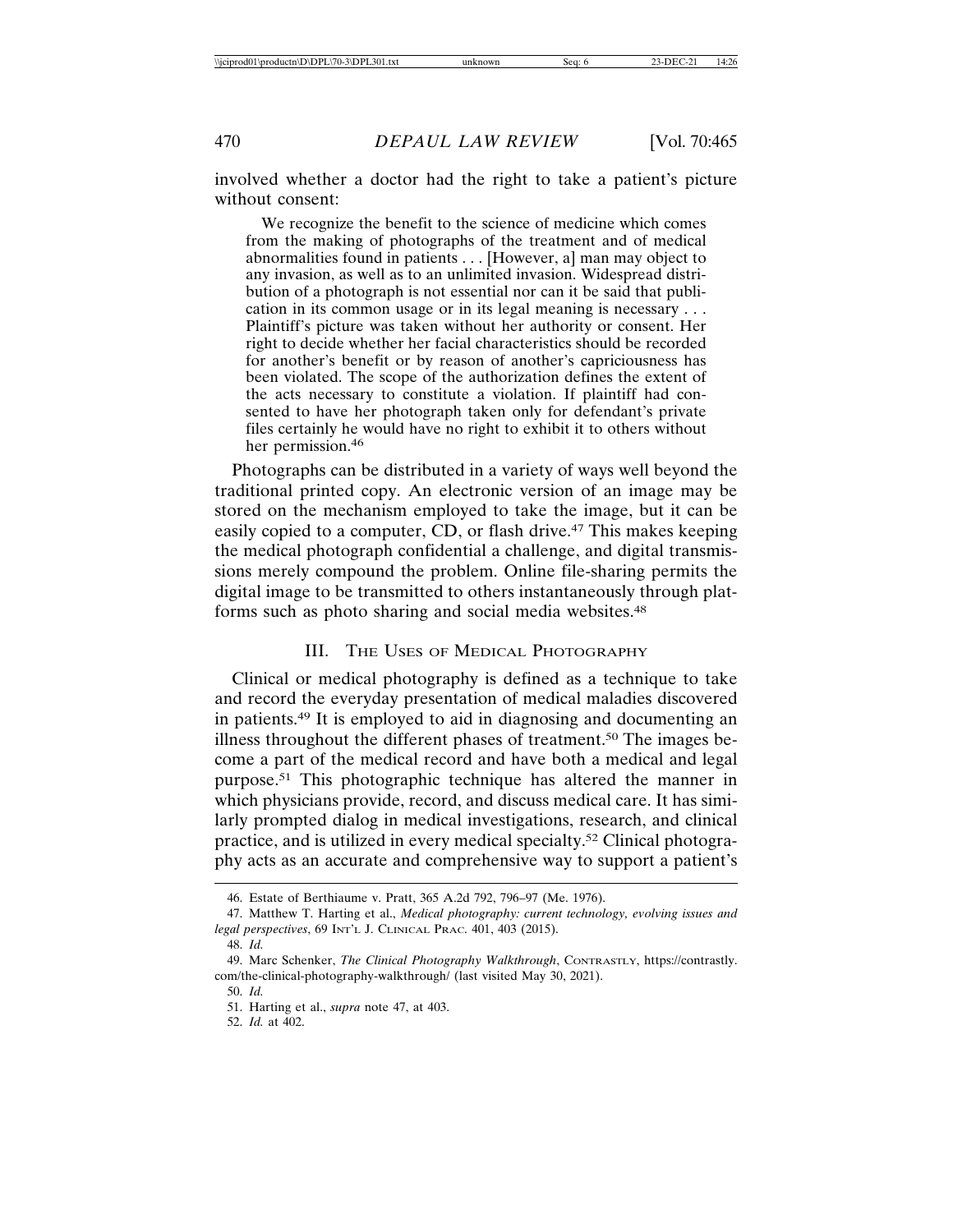diagnosis and to show the progression of a disease or illness over time. The pictures also allow the physician to graphically describe the abnormality more succinctly than can be conveyed in the written word.<sup>53</sup>

#### *A. Uses of Medical Photography*

There are four interconnected ways in which medical photography is utilized in medicine: 1) medical documentation and consultation, 2) medical education, 3) patient and family education, and 4) medical publication.54 Each medical specialty has its separate applications. For example, wound care requires a detailed assessment and record of the findings.55 Pictures of the trauma over time can offer proof that the injury was repeatedly evaluated and staged.56 The images can document either the healing process or show how different treatments were incorporated to address a non-healing wound.<sup>57</sup> They can also be used to shield the practice from liability for a wound development while the patient was at the facility.<sup>58</sup> Dermatology makes great use of medical imaging since the practice is a visually grounded specialty,59 and it is used in ophthalmology to image the eye.<sup>60</sup> It has even found application in endoscopic and laparoscopic examinations of the internal structures of the body.61

Photographs are used to inform other physicians and patients on ways to better understand an illness or abnormality, and images taken during a surgical procedure are shown to patients to help them grasp the significance of the findings and determine a future treatment course.62 Medical photographs in scholarly publications are critical to establishing a clinical conclusion, a surgical procedure, or a post-operative result in a way that is much more educational than the written word.<sup>63</sup>

59. Andrea Marks, *An image in time: medical photography in dermatology*, HEKTOEN INT'L J. (2013), https://hekint.org/2017/01/23/an-image-in-time-medical-photography-in-dermatology/ (last visited May 30, 2021).

<sup>53.</sup> Underwood et al., *supra* note 21, at 248.

<sup>54.</sup> Harting et al., *supra* note 47, at 402.

<sup>55.</sup> Elizabeth O'Connell-Gifford, *A Picture Can Be Worth a Thousand Words: The use of photo documentation in wound care*, HEALTHY SKIN, Oct. 20, 2011, at 25.

<sup>56.</sup> *Id.*

<sup>57.</sup> *Id.*

<sup>58.</sup> Harting et al., *supra* note 47, at 402.

<sup>60.</sup> Harting et al., *supra* note 47, at 402.

<sup>61.</sup> *Id.*

<sup>62.</sup> *Id.*

<sup>63.</sup> Surajit Bhattacharya, *Clinical photography and our responsibilities*, 47 INDIAN J. PLASTIC SURGERY 277, 277 (2014).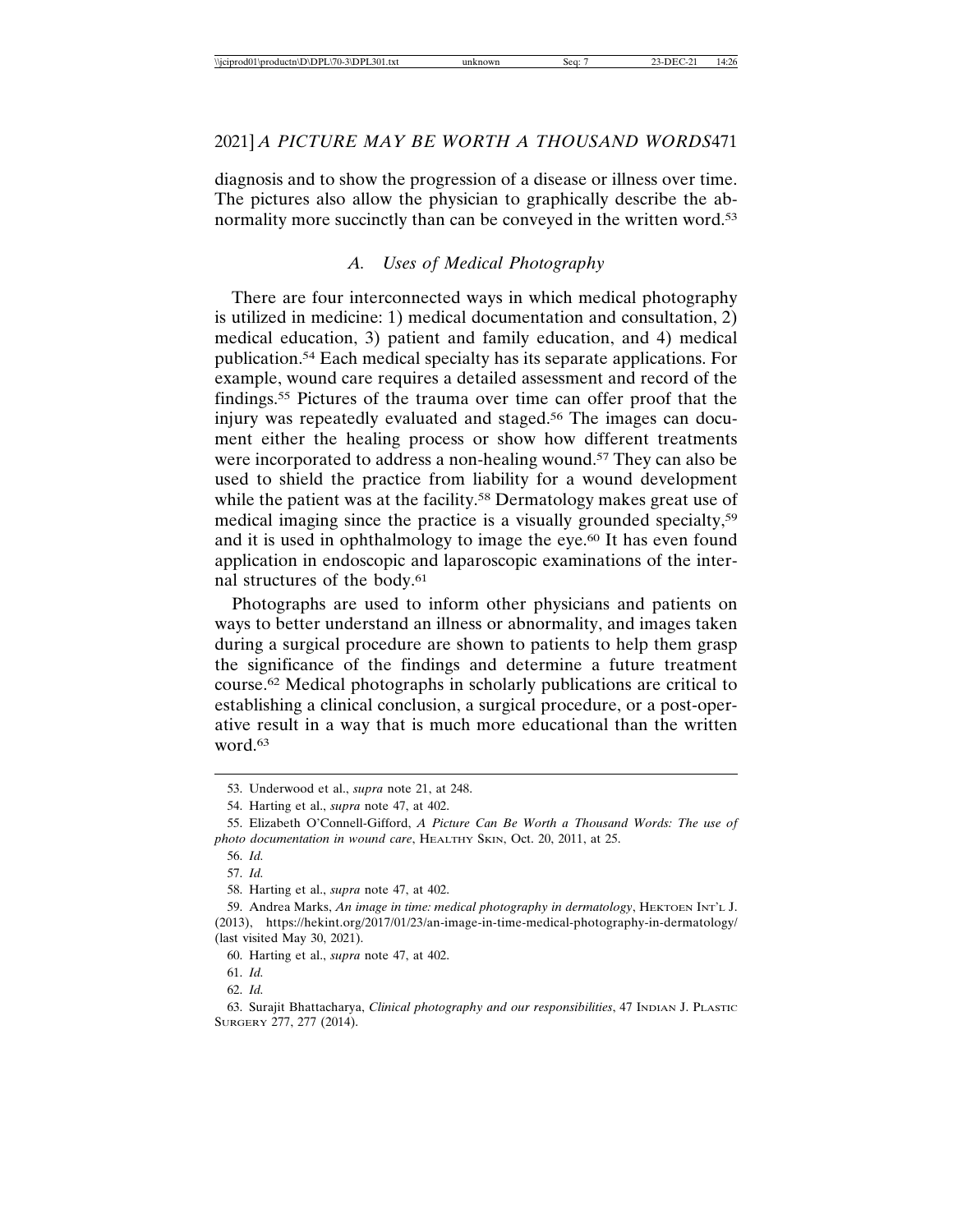# *B. Digital Media*

The Internet has radically changed the way individuals seek medical information, and social media has had a considerable influence on this development. The phrase "social media" deals with the Internet tools that permit people and communities to associate, connect, and share information, feelings, photos, videos, and other things within Internet applications.64 In medicine, this technology offers many ways for physicians to gain a competitive advantage over their colleagues.<sup>65</sup> There is also no question that the use of platforms like Snapchat, Instagram, and Facebook has generated much interest within the medical community, and its applications in medicine are continually expanding.<sup>66</sup> This use has even spilled over into blogs, media-sharing sites, and virtual reality tools. These platforms permit medical professionals to share materials, discuss medical developments or proposed policies, share with the community at large, and network with other healthcare providers, patients, and students.67

The posting of medical pictures on social media has gained traction because of its capacity to quickly and easily reach a broad audience.<sup>68</sup> For instance, plastic surgeons regularly share pre-and post-operative pictures on social media platforms because it can constitute free advertising, which is a powerful tool for attracting patients.69 This, however, is not without its problems. Traditionally, clinical pictures are subject to a degree of control, but technological developments permit posting patient images on the Internet with just a few clicks.70 Studies have demonstrated that many healthcare professionals lack online etiquette training and often do not know how to use these tools properly.71 These problems have led to the posting of inappropriate photographs, raising issues concerning patient privacy.72

69. Bennett & Vercler, *supra* note 3.

70. See generally César Palacios-González, *The ethics of clinical photography and social media*, 18 MED., HEALTH CARE & PHIL. 63 (2014).

71. Debra Gordon, *Physicians: Can social media make or break your career?*, MED. NEWS TODAY (July 7, 2017), https://www.medicalnewstoday.com/articles/318012.

72. *Id.*

<sup>64.</sup> Ivan De Martino et al., *Social media for patients: benefits and drawbacks*, 10 CURRENT REVS. IN MUSCULOSKELETAL MED. 141, 141 (2017).

<sup>65.</sup> *Social Media & HIPAA: When Sharing is Not Caring*, ALA. MED. ASS'N (Jan. 12, 2018), https://alabamamedicine.org/social-media-hipaa-sharing-not-caring/.

<sup>66.</sup> Genevieve M. Crane & Jerad M. Gardner, *Pathology Image-Sharing on Social Media: Recommendations for Protecting Privacy While Motivating Education*, 18 AMA J. ETHICS 817, 817 (2016).

<sup>67.</sup> Ventola, *supra* note 20, at 491.

<sup>68.</sup> Crane & Gardner, *supra* note 66, at 818*.*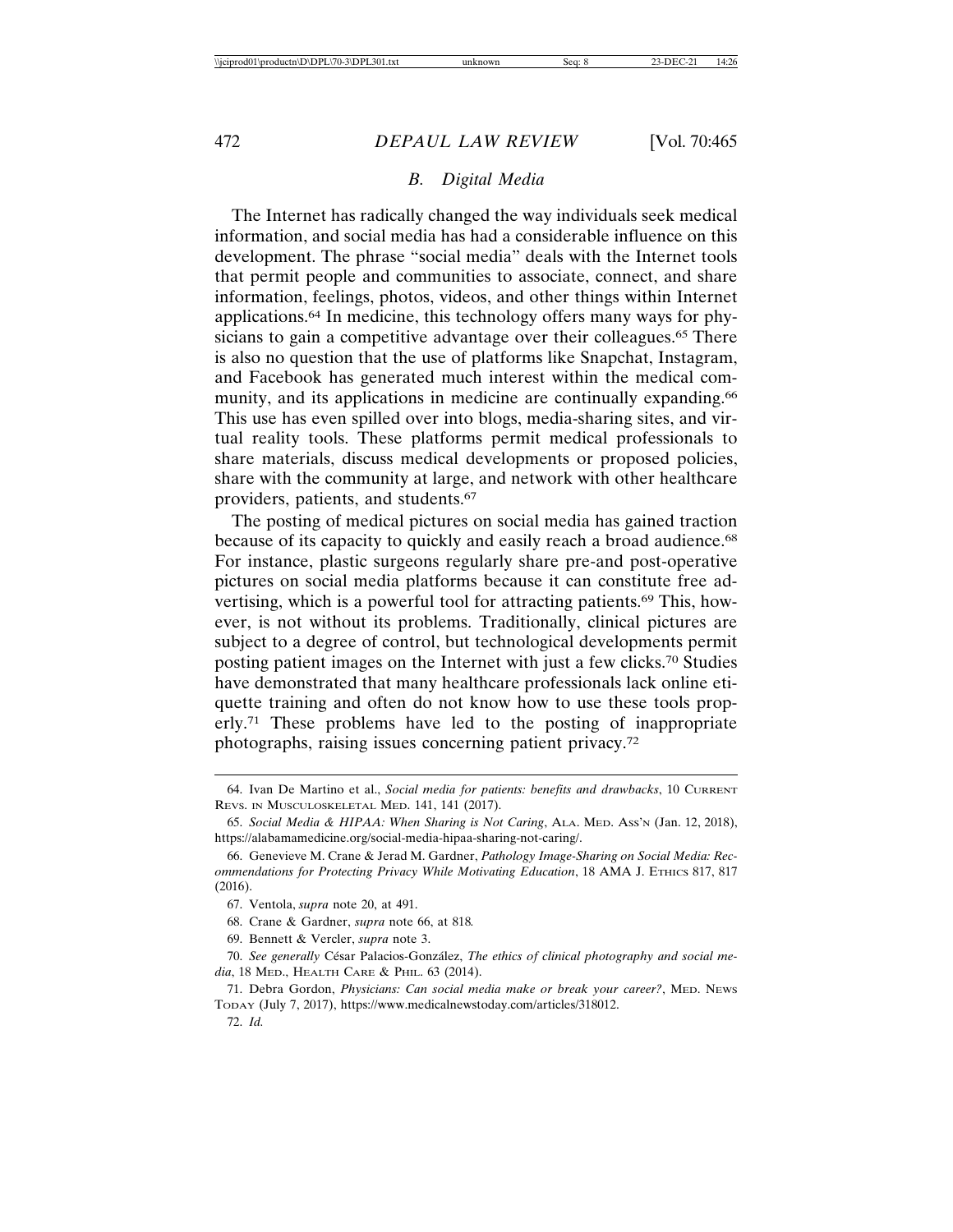#### IV. THE PROBLEM

Regardless of the many benefits involving clinical photography, there remains one overriding factor: the patient's interest. The doctor's duty to value the patient's rights of privacy and the need for confidentiality must always be the overriding consideration.73 Patients may initially be apathetic concerning medical photography, but this attitude often changes when it involves a patient's face or other sensitive body parts. This uneasiness is compounded by the growing ease to take digital pictures with mobile devices, such as smartphones, coupled with social media platforms available for the improper posting of these pictures outside the sphere of medical treatment.74 These postings can harm the doctor-patient relationship, violate ethical mandates, and have legal implications for the physician.75

Even if the posting falls within acceptable conduct parameters, the physician must recognize that using the doctor-patient relationship as a source of material to increase exposure, generate publicity, and attract new patients diminishes the healthcare provider's protective obligation towards the patient. This development, frequently masked as endeavors to inform and educate the community, has been dubbed "medutainment."76 For example, even the best-meaning physician displaying pictures of the breasts or genitalia on social media to educate the public about a disease or medical issue must recognize that viewing the images is a matter of perspective.77 Individuals frequently "sexualize the body depending on the context, and social media is certainly one of those contexts, whereas a journal article is not."78

Patient attitudes towards medical photography vary depending upon how the image is taken and the body part being shown. A study involving patients in the emergency room revealed that 84% of those individuals would consent to a picture for medical purposes, and the vast majority would allow publication of non-genitalia body parts in scholarly publications.79 However, they were not as favorably inclined to allow photographs of their genitals, especially if they were going to be posted on the Internet.<sup>80</sup>

80. *Id.* at 403–04.

<sup>73.</sup> Rhys Van der Rijt & Stuart Hoffman, *Ethical considerations of clinical photography in an area of emergency technology and smartphones*, 40 J. MED. ETHICS 211 (2014)

<sup>74.</sup> *Id.* at 212.

<sup>75.</sup> *Id.* at 212

<sup>76.</sup> Bennett & Vercler, *supra* note 3, at 329.

<sup>77.</sup> *Id.* at 332.

<sup>78.</sup> *Id.*

<sup>79.</sup> Harting et al., *supra* note 47, at 403.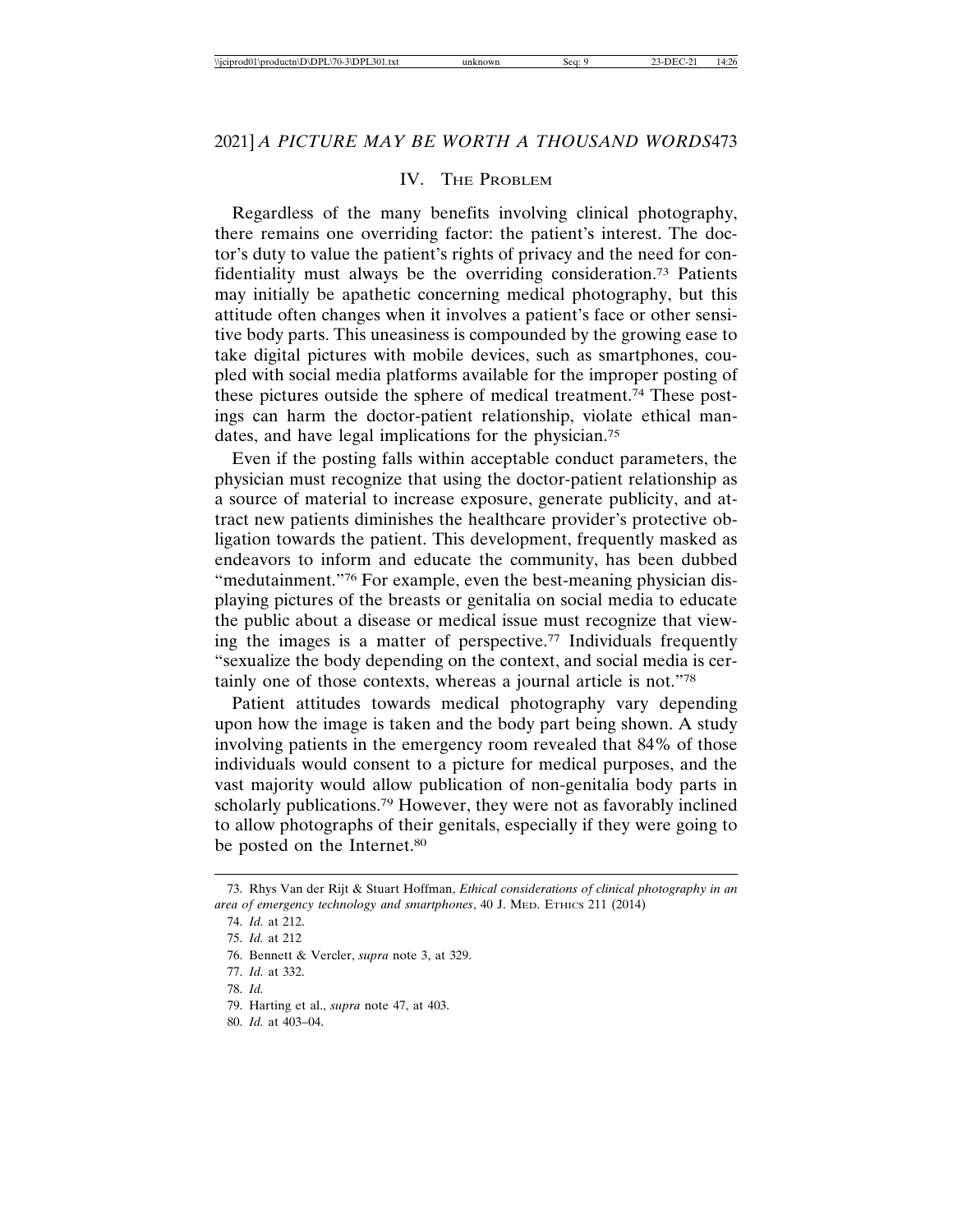A survey devoted to plastic surgery revealed that patients preferred non-identifiable pictures for all uses, but their application for scientific purposes was highly favored unless the Internet was involved.81 If identifying information was included with the picture, the acceptance rate for Internet usage dropped to between 40% and 50%.82 The consensus is that patients disapprove of photographs of their genitalia, and they do not want the images to display any identifiable information, especially if the picture is posted on the Internet. They favor medical images that are non-identifiable, allowing their physicians to use the images and publish them in scholarly outlets.<sup>83</sup>

Physician use of social media does not have the same restrictions attached to journal-based reporting, thereby permitting physicians to more rapidly disseminate unusual or novel findings and educational tips. A common criticism, however, is that these postings are not peerreviewed.84 This means that social media comments have not undergone rigorous scrutiny and editorial review before publication.85 Ethical arguments also exist for not using medical images of patients to further a physician's self-interest. These include: 1) The patient's inability to properly give consent to the usage because of a medical illness or emotional distress; 2) Patients' beliefs that they are being forced into giving consent; 3) Patients' susceptibility to exploitations due to financial distress (if a public or teaching hospital is providing their care), and 4) Patients' potential objections to their physicians taking the pictures due to embarrassment regarding their content.86

#### V. LEGAL CONSIDERATIONS

Medical photography has many legal risks, but their beneficial uses cannot be denied because they provide essential and legitimate information in a clinical setting.87 Therefore, it is unrealistic for a healthcare provider to implement a complete ban on this form of imaging. Instead, a physician or medical institution should carefully examine the legal hazards and obligations of utilizing photography and videos

<sup>81.</sup> *Id.* at 404.

<sup>82.</sup> *Id.*

<sup>83.</sup> *Id.*

<sup>84.</sup> Crane & Gardner, *supra* note 66, at 819.

<sup>85.</sup> *Id*.

<sup>86.</sup> Bhattacharya, *supra* note 63, at 278–79.

<sup>87.</sup> Danielle O. Dumestre & Frankie O. G. Fraulin, *Balancing the Need for Clinical Photography With Patient Privacy Issues: The Search for a Secure SmartPhone Application to Take and Store Clinical Photographs*, 25 PLASTIC SURGERY 255, 258–59 (2017).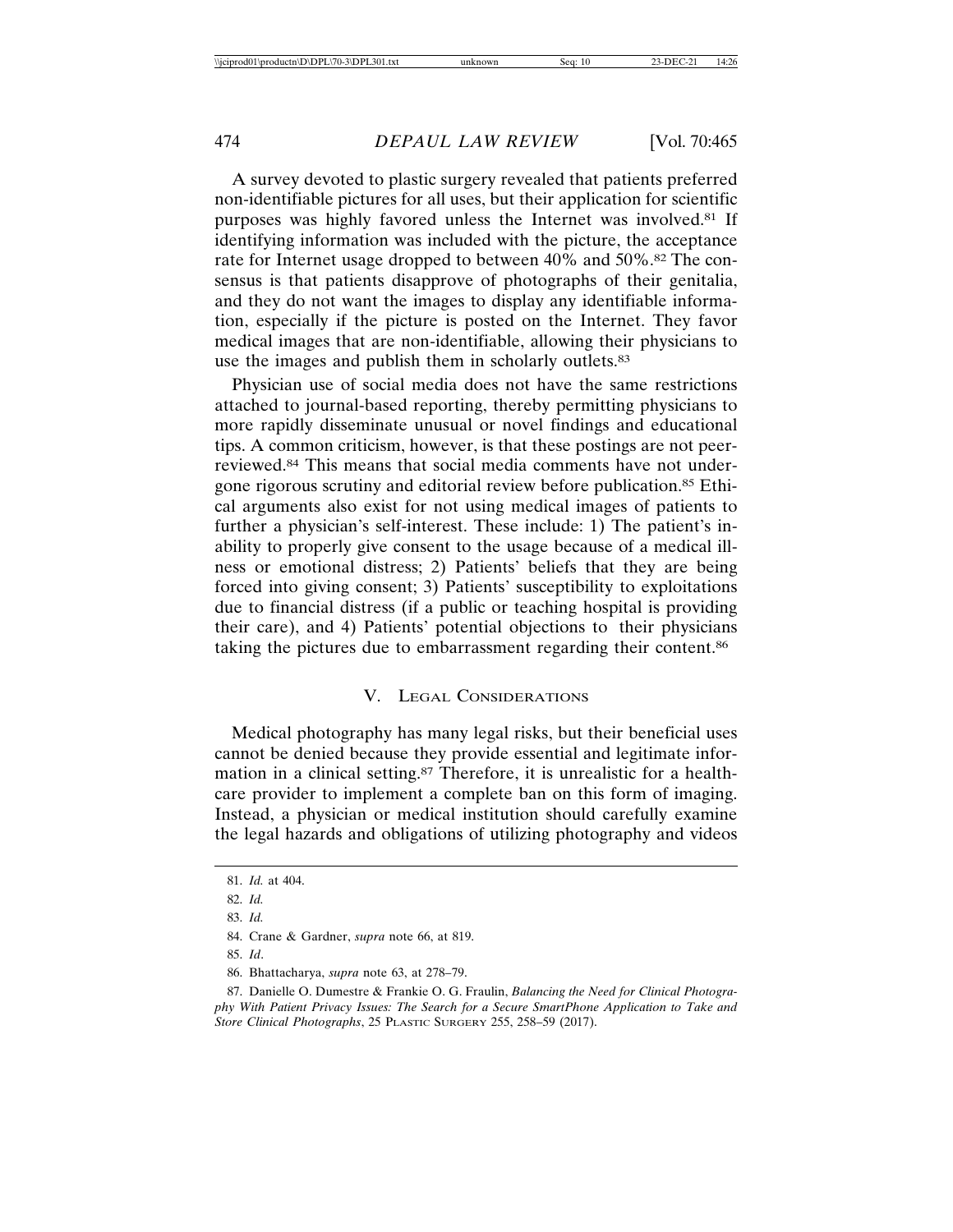in a medical environment.88 These risks will vary based upon the type of healthcare provider, the individual taking a photograph, and the substance and reason for the image.<sup>89</sup> Legal considerations include copyright laws, patient consent, and the Health Insurance Portability and Accountability Act (HIPAA).90 Privacy and Security mandates, and integration into the medical record.91

# *A. Copyright Issues*

Photography has become a standard tool in many medical specialties; the images become part of the patient's chart and are covered by federal and state privacy laws.92 The pictures also serve as an adjunct to clinical care.93 Therefore, the first inquiry concerning the use of a medical image starts with the chart's ownership. It may seem simplistic to distinguish between the physical document and the medical record information, but this difference is crucial as it pertains to ownership.94

The physician owns the medical records itself but the patient controls the information in the chart.95 Therefore, any discussion concerning the legal implications of clinical photography must include examining the copyright laws.96 A copyright falls under the category of intellectual property and covers original works "that are fixed in a tangible form, whether published or unpublished."97 A medical photograph comes within this definition.98 This provides the owner with several exclusive rights, such as the ability to show the picture publicly,

98. *Id.*

<sup>88.</sup> Madison Pool, *Photographing Patients in the Healthcare Setting*, JD SUPRA (June 13, 2018), https://www.jdsupra.com/legalnews/photographing-patients-in-the-91581/#:~:text=notably%2 C%20HIPAA's%20privacy%20requirements%20generally,from%20sharing%20photographs% 20or%20videos.

<sup>89.</sup> *Id.*

<sup>90.</sup> The Health Insurance Portability and Accountability Act of 1996 (HIPAA), Pub. L. No. 104-191, 110 Stat. 1936 (1996).

<sup>91.</sup> Pool, *supra* note 88.

<sup>92.</sup> *Photography Consent and Related Legal Issues*, PLASTIC SURGERY KEY (Feb. 8, 2017), https://plasticsurgerykey.com/photography-consent-and-related-legal-issues/ (last visited May 30, 2021).

<sup>93.</sup> Christopher Cunniff et al., *Informed consent for medical photographs*, 2 GENETICS IN MED. 353, 353 (2000).

<sup>94.</sup> PLASTIC SURGERY KEY, *supra* note 92.

<sup>95.</sup> *Id.*

<sup>96.</sup> Harting et al., *supra* note 47, at 404.

<sup>97.</sup> *What Is a Copyright*, FINDLAW, https://www.findlaw.com/smallbusiness/intellectual-property/what-is-copyright.html (last visited May 30, 2021).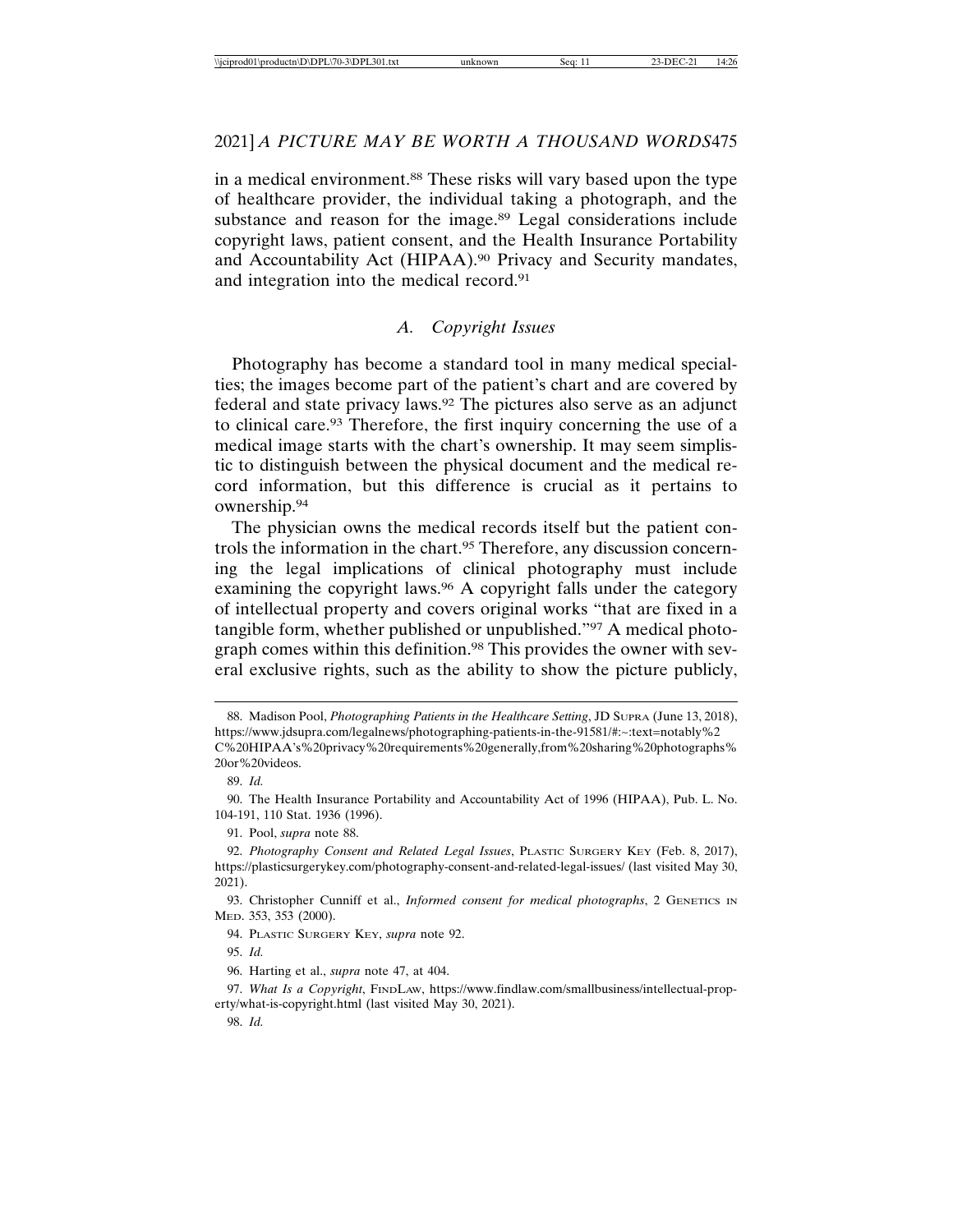create derivative works, and circulate reproductions of the images publicly.99

There does not appear to be a clearly defined answer concerning who owns the copyright to a medical image. One source postulates that the institution owns the copyright in an unidentifiable image, and the patient retains the rights to an identifiable picture.100 Another author answers the question on a more fundamental level by noting that whoever takes the picture owns the copyright. Therefore, if the physician takes and uses the photograph to publicize his or her practice, the patient depicted in the image does not have a commercial interest in any benefit that flows from the use of the picture subject to two exceptions.101 The physician must have the patient's consent if the images are protected health information (PHI); if the photographs are of a famous person, the patient must plainly understand that the images will be employed to promote the physician's practice.<sup>102</sup>

#### *B. Patient Consent*

As noted in *Clayman v. Bernstein,* a patient has the right to choose "whether that which is his shall be given to the public and not only to restrict and limit but also to withhold absolutely his talents, property, or other subjects of the right of privacy from all dissemination."103 The facial characteristics of a patient belong to that person and may not be used without his consent.104 Therefore, obtaining the permission of the patient before the images are taken is a prudent safeguard. This is needed for the protection and interest of the patient. However, there is rarely an issue concerning an image that remains exclusively within the medical records' confines.105 On the other hand, scholarly publications usually want the patient's written consent for photographs that may identify the person. However, the formatting of that permission is not always indicated, nor is it always obvious which pictures mandate consent.106

- 105. Cunniff et al., *supra* note 93, at 355.
- 106. *Id.* at 353.

<sup>99.</sup> Sara Hawkins, *Copyright Fair Use and How it Works for Online Images*, SOC. MEDIA EXAM'R (Nov. 23, 2011), https://www.socialmediaexaminer.com/copyright-fair-use-and-how-itworks-for-online-images/.

<sup>100.</sup> Petra J. Lewis, *Guidelines for the Scholarly Use of Images*, 23 ACAD. RADIOLOGY 675, 676 (2016).

<sup>101.</sup> PLASTIC SURGERY KEY, *supra* note 92.

<sup>102.</sup> *Id.*

<sup>103.</sup> Clayman v. Bernstein, 38 Pa. D. & C. 543, 546 (Pa. C.P. 1940).

<sup>104.</sup> *Id.* at 547.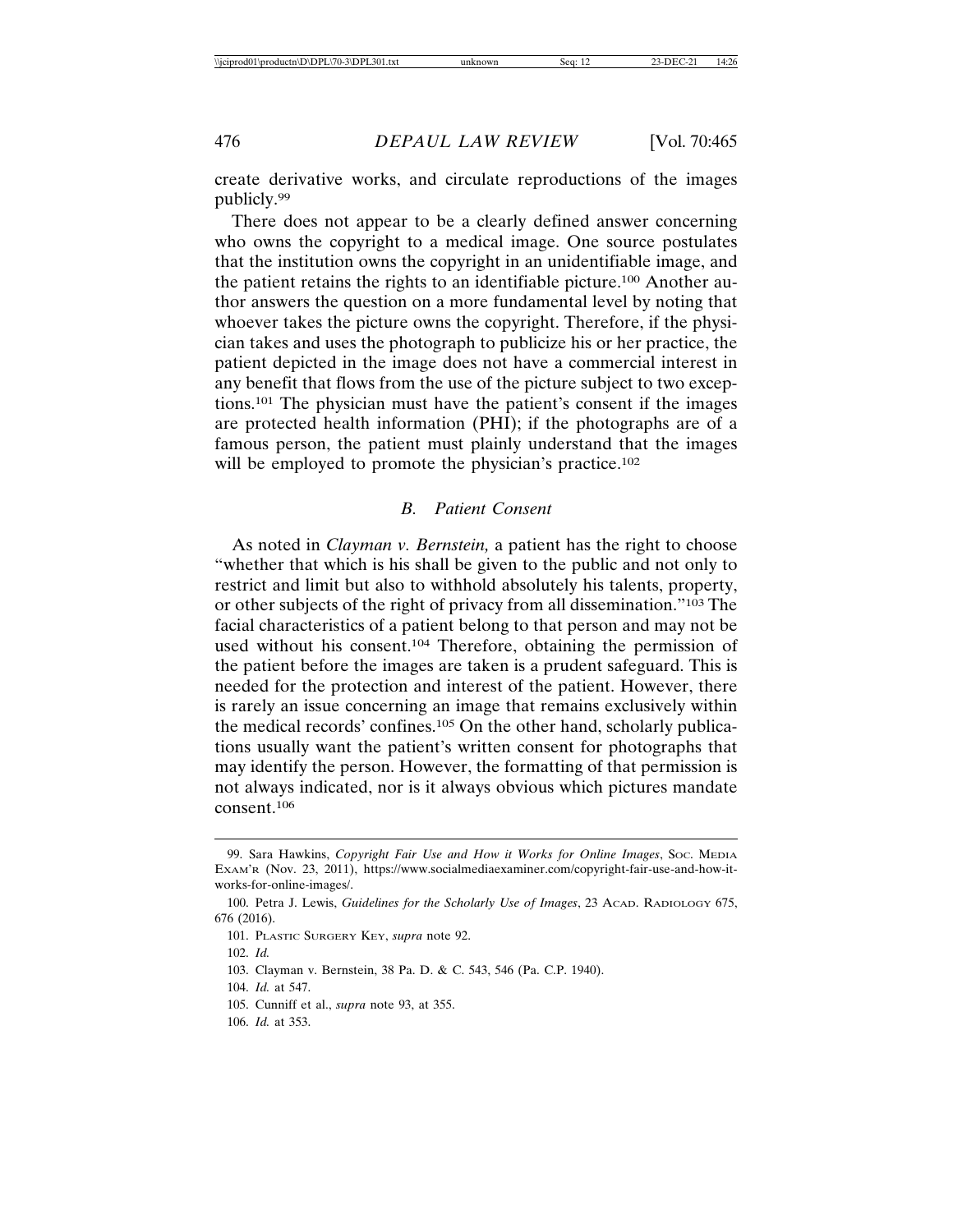The growing use of the Internet as a source of medical information and marketing efforts by physicians makes it essential to secure consent for all uses of medical photographs, including publication through various electronic formats.107 The following is sample language that may be incorporated into a consent form that the patient will be asked to sign before the images are taken:

I consent to all medical images and/or video being made of me or my child/dependent not limited to one date of service. I agree that duplicates may be made for the referring doctor.

I agree that the images may be:

(Please check Yes or No below to show the type of consent)Yes / No

| 1. Used by health professionals for education |  |
|-----------------------------------------------|--|
| and training:                                 |  |

2. Used in paper or electronic health publications:

3. Used in commercial broadcast:

4. Used in marketing materials:

I further acknowledge that there were no promises of compensation for such use of the medical photo(s) and or video taken by [name of medical provider] as consented above.<sup>108</sup>

A consent form's specifics may vary based on the purpose of the medical video or photograph and may also differ from state to state.109

A physician or medical institution may desire to use institutional informed consent forms, such as those used for surgery, modified to encompass patient pictures and videos. Nevertheless, patients recognizable by their photographs should be afforded the chance to examine the materials in which they are depicted before use or renounce their ability to do so.110 The consent document must also contain a clause for using the material on the Internet and social media accounts, and this approval must be unalterable.111 The following is sample language:

I hereby authorize [Name of Medical Provider] and its affiliates and agents to take photographs or produce videotapes, audiotapes, elec-

<sup>107.</sup> *Id.*

<sup>108.</sup> *Medical Photography Consent Form*, ZEITER EYE MED. GRP., INC., http://www.cocker hammd.com/webdocuments/Photo-consent.pdf (last visited May 30, 2021)

<sup>109.</sup> Pool, *supra* note 88.

<sup>110.</sup> June K. Robinson et al., *Protection of Patients' Right to Privacy in Clinical Photographs, Video, and Detailed Case Descriptions*, 150 JAMA DERMATOLOGY 14, 14 (2014). 111. *Id.*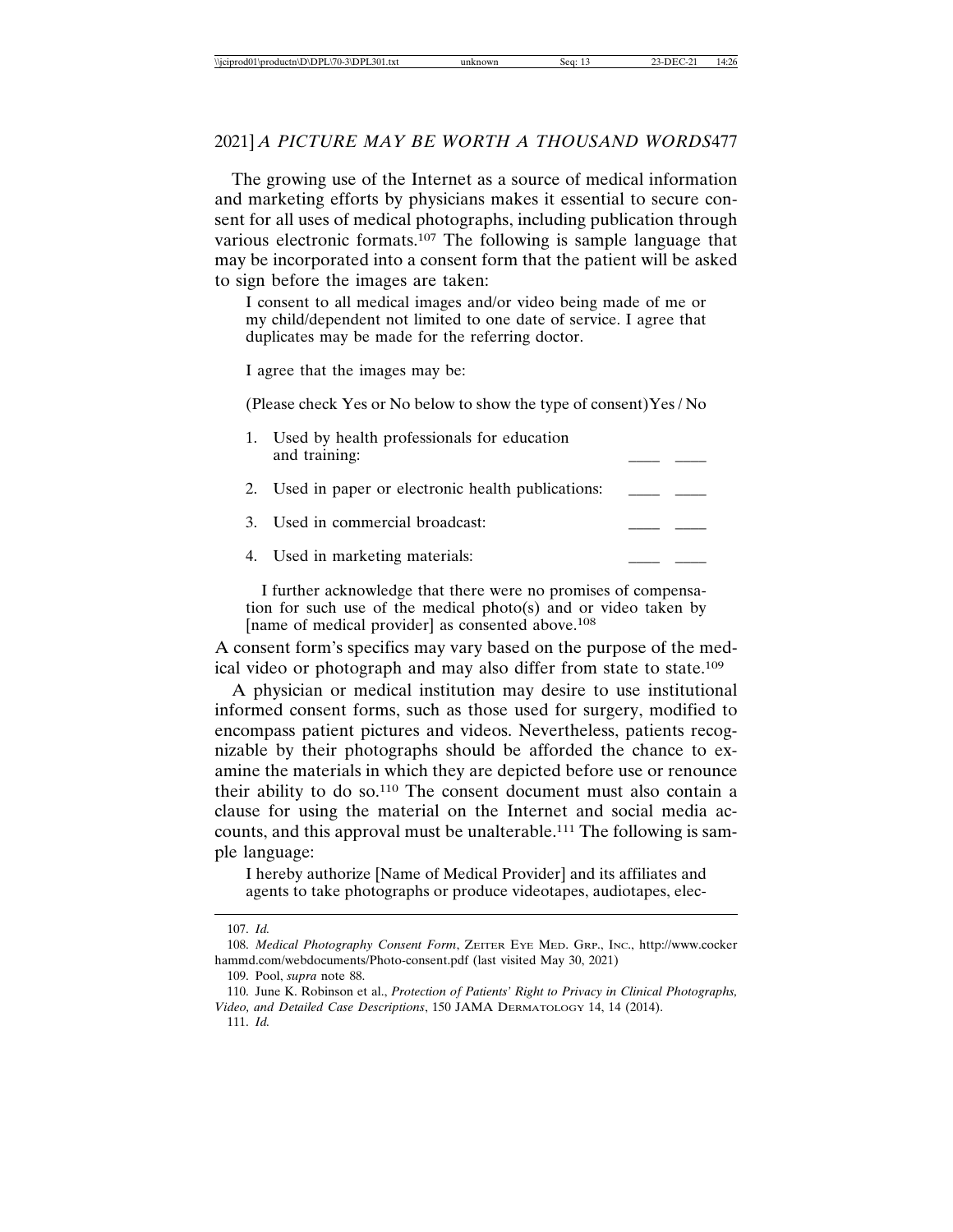tronic files, or other types of media productions that capture my name, voice and/or image, to be released to members of the media, or to be used by [Medical Provider] for the purpose of: news media (online, print and/or broadcast), websites and social media, publications and/or promotional materials, medical and/or educational training, closed circuit television programs, any other lawful purpose, [and] advertisements[.] The information to be disclosed includes: photographic images of me, information about my medical condition and/or prognosis, video or audio of me and/or my voice, information about date(s), time(s) and type(s) of treatment received, images from records such as scans and/or X-rays, [and] other [specify].<sup>112</sup>

#### *C. HIPAA and Privacy Concerns*

Medical records contain information about a person's course of treatment or diagnosis and can include private and possibly embarrassing particulars of a patient's life.113 These records may include details about mental health, alcoholism and substance abuse, and sexually transmitted diseases.<sup>114</sup> Congress enacted the HIPAA<sup>115</sup> to augment the transferability and continuousness of health insurance in this country and added a mandate to protect the medical information's confidentiality.116 The legislation has become "the face of patient privacy guidelines."117 The law was initially praised for regulating health data sharing, but Congress failed to prioritize information privacy.118 Many healthcare providers believed the rules were "too open and permissive."119 The public also expressed displeasure about the lack of protection concerning their confidential health information and complained that their records merited that information's protection and privacy. The government answered by creating the HIPAA Privacy Rule, which gives patients access to their records, but bans the improper utilization and disclosure of sensitive material.<sup>120</sup>

117. BECKER'S HEALTH IT, *supra* note 14.

118. Austin Rutherford, *Byrne: Closing the Gap Between HIPAA and Patient Privacy*, 53 SAN DIEGO L. REV. 201, 202 (2016).

119. BECKER'S HEALTH IT, *supra* note 14. 120. *Id.*

<sup>112.</sup> *Photo, Interview and Media Consent Form*, MEDSTAR HEALTH, https:// ct1.medstarhealth.org/content/uploads/sites/10/2018/07/Digital-Media-Consent-Form.pdf (last visited May 30, 2021).

<sup>113.</sup> Karl A. Menninger, II, *Confidentiality of Medical and Other Treatment Records*, 87 AM. JUR. PROOF OF FACTS 3d 259 § 1 (2006).

<sup>114.</sup> *Id.*

<sup>115.</sup> The Health Insurance Portability and Accountability Act of 1996 (HIPAA), Pub. L. No. 104-191, 110 Stat. 1936 (1996).

<sup>116.</sup> John F. Nettrour et al., *Patients, pictures, and privacy: managing clinical photographs in the smartphone era*, 5 ARTHROPLASTY TODAY 57, 58 (2019).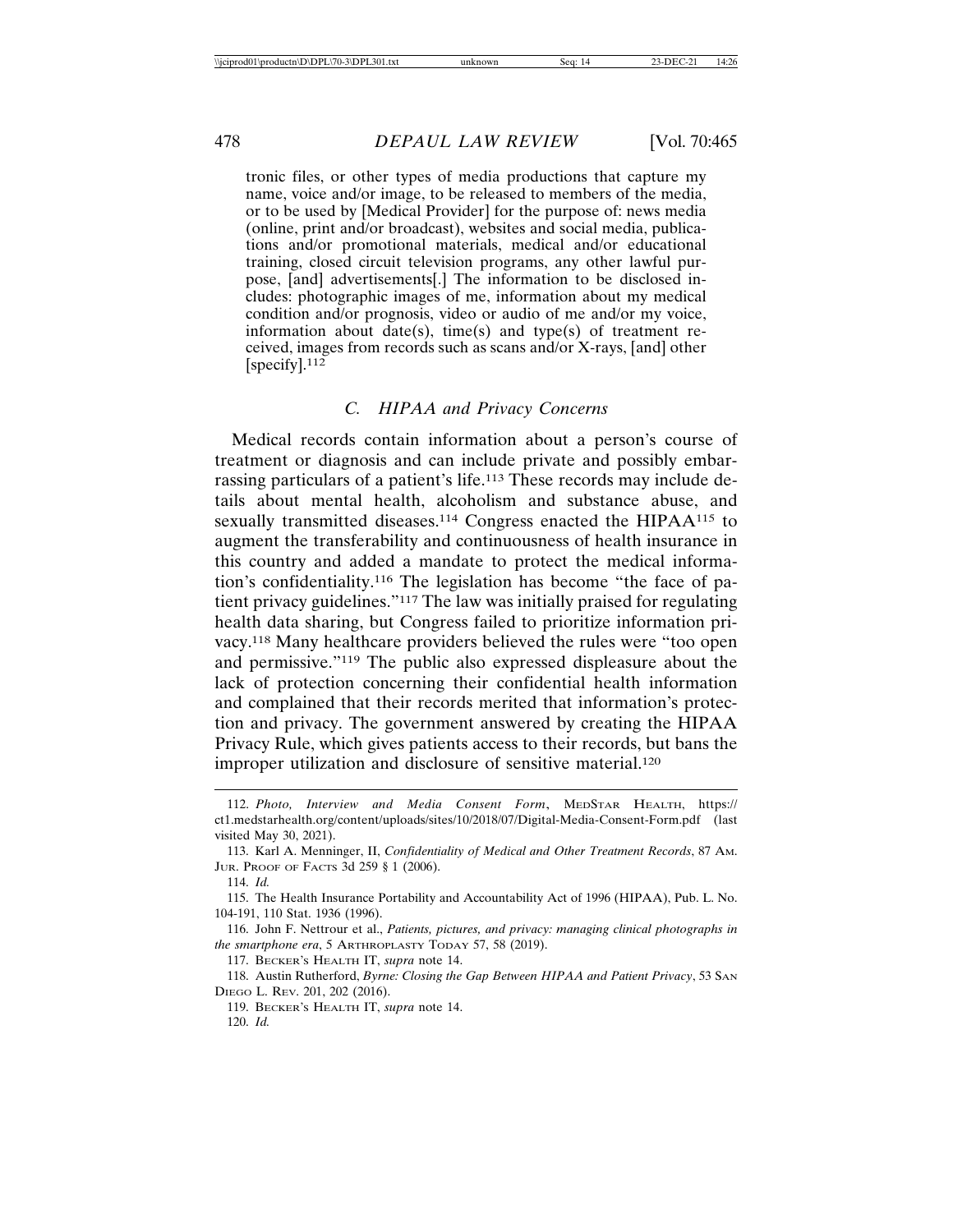The Privacy Rule creates national standards and regulations to safeguard a patient's medical records and other private health information and applies to health plans, healthcare clearinghouses, and providers that engage in certain electronic healthcare transactions.121 Protections must be implemented to safeguard personal health information privacy, and the Privacy Rule establishes restrictions and controls on the uses and disclosures that may be made without the patient's permission. Individuals are also given more control over their health information, such as inspecting and securing copies of their records, and requesting corrections of mistakes through amendments.122 An entity that violates the Rule may be held liable for civil and criminal penalties, especially if they violate a patient's privacy privileges.123

The authors of the Privacy Rule specifically considered the use of medical photographs; they also included in the definition of PHI when they can be linked to a patient.124 The final Privacy Rule125 eased this privacy mandate by establishing a "de-identification" of the healthcare records process. This is important because identifiable and deidentification materials are handled differently.126 Protected health information requires that medical providers follow HIPAA mandates unless it is impossible to identify the patient.<sup>127</sup>

This means that photographs are permitted to be disclosed as long as no identifying information is included to link them to a specific person. Therefore, tattoos, anatomic abnormalities, birthmarks, scars, body piercings, facial pictures, and unique surroundings shown in the images must be removed.128 The Privacy Rule regulations then list eighteen specific identifiers that must be removed from the images ranging from the patient's email address to biometric identifiers such as finger and voice prints.129 In other words, if the image includes identifying information of a patient such as his or her face, a distinctive tattoo, or a unique physical abnormality, the photograph will be

129. *See* 45 C.F.R. §164.514(b)(2)(i).

<sup>121.</sup> *The HIPAA Privacy Rule*, U.S. DEP'T HEALTH & HUMAN SERVS., https://www.hhs.gov/ hipaa/for-professionals/privacy/index.html#:~:text=the%20HIPAA%20Privacy%20Rule%20establishes,certain%20health%20care%20transactions%20electronically (last visited May 30, 2021).

<sup>122.</sup> *Id.*

<sup>123.</sup> *What does the HIPAA Privacy Rule do?*, U.S. DEP'T HEALTH & HUMAN SERVS. (Dec. 19, 2002), https://www.hhs.gov/hipaa/for-individuals/faq/187/what-does-the-hipaa-privacy-ruledo/index.html (last visited May 30, 2021).

<sup>124.</sup> Nettrour et al., *supra* note 116, at 58.

<sup>125.</sup> *See* 45 C.F.R. §164.514 (2013).

<sup>126.</sup> Nettrour et al., *supra* note 116, at 59.

<sup>127.</sup> *Id.* at 58.

<sup>128.</sup> *Id.* at 59.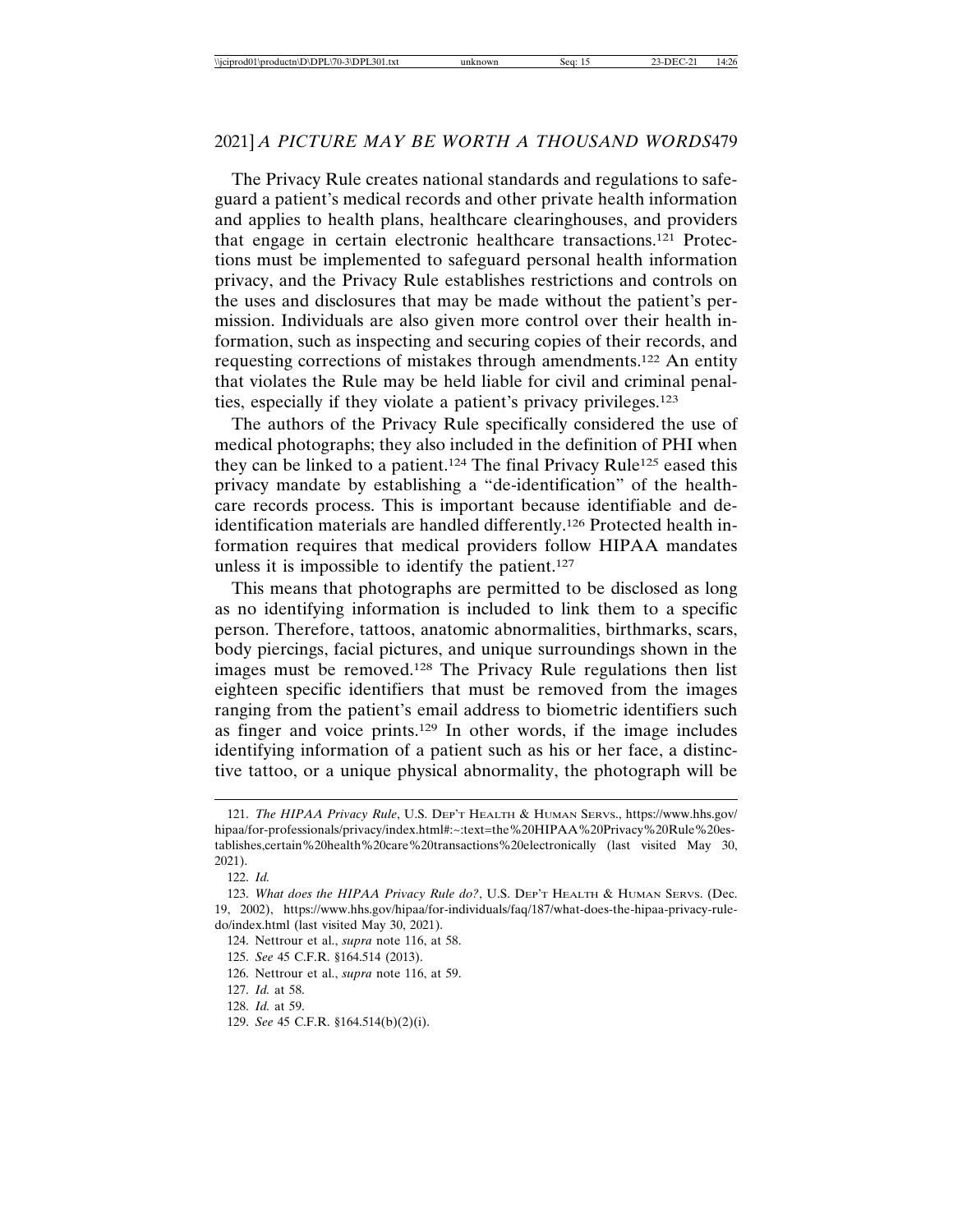considered PHI that may not be released or published without the permission of the patient.130 The exception to this rule is when the photograph is used for treatment, payment, and healthcare purposes related to the physician's business operations.131

The second primary HIPAA regulation is the Security Rule,<sup>132</sup> which establishes national criteria to safeguard patients' electronic PHI obtained, used, or kept by a Covered Entity. This is known as "electronically protected health information."133 The Security Rule mandates suitable administrative, physical, and technical protections to guarantee the privacy, reliability, and safekeeping of electronic protected health data.134 The Centers for Medicare and Medicaid Services (CMS) has been given the power to administer the HIPAA Security Standard.<sup>135</sup>

A violation of these Rules can have significant consequences. For example, New York Presbyterian Hospital agreed to pay a \$3,300,000 fine as a result of the improper disclosure of the electronic PHI of 6,800 patients to Google and other Internet search engines due to a computer server that had been incorrectly reconfigured.136 Additionally, Columbia University paid \$1,500,000 to settle perceived violations of the HIPAA Privacy and Security Rules.<sup>137</sup>

These federal protections can be supplemented by state law to offer additional safeguards for patient PHI. Many jurisdictions have enacted stronger shields for sensitive classifications of materials, including behavioral health data, HIV test results, genetic testing, and alcohol and drug treatment materials.138 For example, Washington's privacy law provides: "Under federal and Washington state laws, certain types of PHI are subject to heightened confidentiality. These

135. GINA MARIE STEVENS, CONG. RESEARCH SERV., RL3398, ENFORCEMENT OF THE HIPAA PRIVACY AND SECURITY RULES 6 (2008).

136. *New York and Presbyterian Hospital Resolution Agreement*, https://www.hhs.gov/sites/default/files/ocr/privacy/hipaa/enforcement/examples/ny-and-presbyterian-hospital-settlementagreement.pdf.

137. *Data Breach Results in \$4.8 Million HIPAA Settlements*, U.S. DEP'T HEALTH & HUMAN SERVS., https://www.hhs.gov/hipaa/for-professionals/compliance-enforcement/examples/newyork-and-presbyterian-hospital/index.html (last visited May 30, 2021).

138. Underwood et al., *supra* note 21, at 250.

<sup>130.</sup> Robert M. Portman et al., *Legal issues surrounding the use of patient images*, DERMATOL-OGY WORLD 24, 24 (Sept. 2017).

<sup>131.</sup> *Id.* at 25.

<sup>132.</sup> *See* 45 C.F.R. § 160; *id.* § 164(A), (C).

<sup>133.</sup> *Summary of the HIPAA Security Rule*, U.S. DEP'T HEALTH & HUMAN SERVS., https:// www.hhs.gov/hipaa/for-professionals/security/laws-regulations/index.html (last visited May 30, 2021).

<sup>134.</sup> *The Security Rule*, U.S. DEP'T HEALTH & HUMAN SERVS., https://www.hhs.gov/hipaa/forprofessionals/security/index.html (last visited May 30, 2021).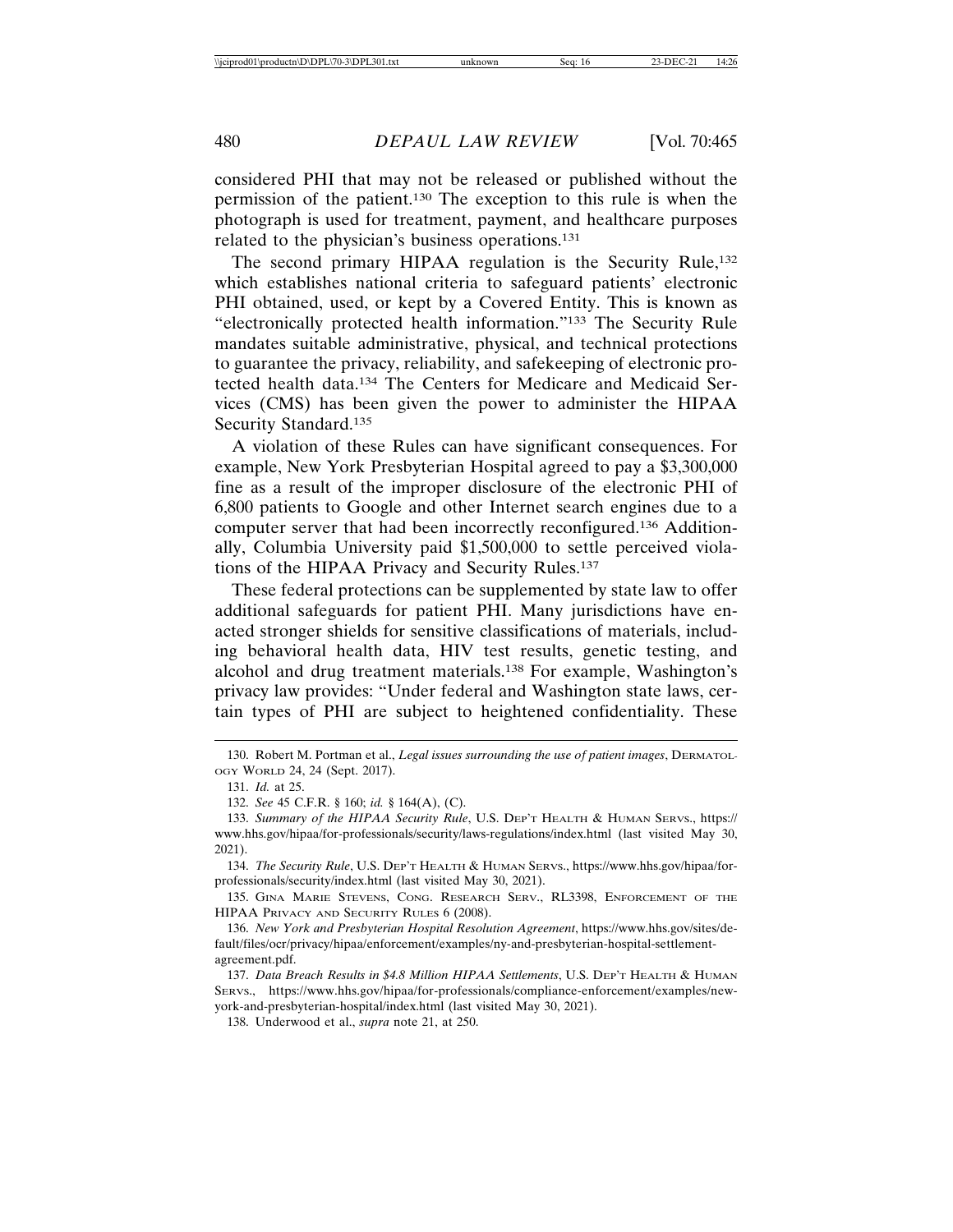types of PHI include mental health treatment records, records relating to testing or treatment for HIV/AIDS or other STDs, and substance abuse treatment program records."139

#### *D. Use of Smart Phones*

The recent growth of technology has led to the extensive adoption of clinical photography as a communication instrument for patient interaction.140 Smartphones have even emerged as a routine device used by physicians to transmit medical images as part of the patient management process.141 The technology allows for sending an image to a physician to instantly evaluate pathology or injury, especially when distance is involved.142 Some electronic medical records systems have become so sophisticated that they can transmit the clinical photographs directly from a mobile device to the patient's file.143 Statistically, more than half of all doctors use text messaging and digital image transmission when conversing with other physicians and patients.144

Smartphones present dangerous risks concerning patients' privacy, and healthcare organizations have started to implement policies to mitigate this concern.145 Identifiable risks include losing the device, having it stolen, downloading viruses or malware, allowing others to use the mobile device, and unsecured internet use.146 The University of Pittsburgh Medical Center (UPMC) provides a sample policy on the use of wireless communication transmitting devices:

Staff use of wireless communication devices is subject to the requirements of HIPAA and rules for patient confidentiality as wells as [wireless data network] and [mobile device exchange access standard]. Staff using personal wireless communication device in patient

145. Harting et al., *supra* note 47, at 407*.*

146. Oi Lee, *5 Risks Associated with Using Mobile Devices in Healthcare*, POLICYMEDICAL, https://www.policymedical.com/risks-associated-using-mobile-devices-healthcare/ (last visited Dec. 2, 2020).

<sup>139.</sup> *Use and Disclosure of Protected Health Information (PHI)*, UW MED. 1, 24, http://depts. washington.edu/comply/docs/comp\_103.pdf (last visited May 30, 2021).

<sup>140.</sup> Van der Rijt & Hoffman, *supra* note 73, at 211.

<sup>141.</sup> *Id.*

<sup>142.</sup> *Id.* at 212.

<sup>143.</sup> *Clinical Photography – Why a Policy Is a Good Idea*, PROF'L SOLS. INS. CO. (June 27, 2018), https://www.psicinsurance.com/posts-articles/physicians/risk-management/clinical-photography--why-a-policy-is-a-good-idea.aspx#:~:text=even%20if%20your%20EMR%20only,using %20this%20mode%20of%20documentation.

<sup>144.</sup> Nettrour et al., *supra* note 116, at 58.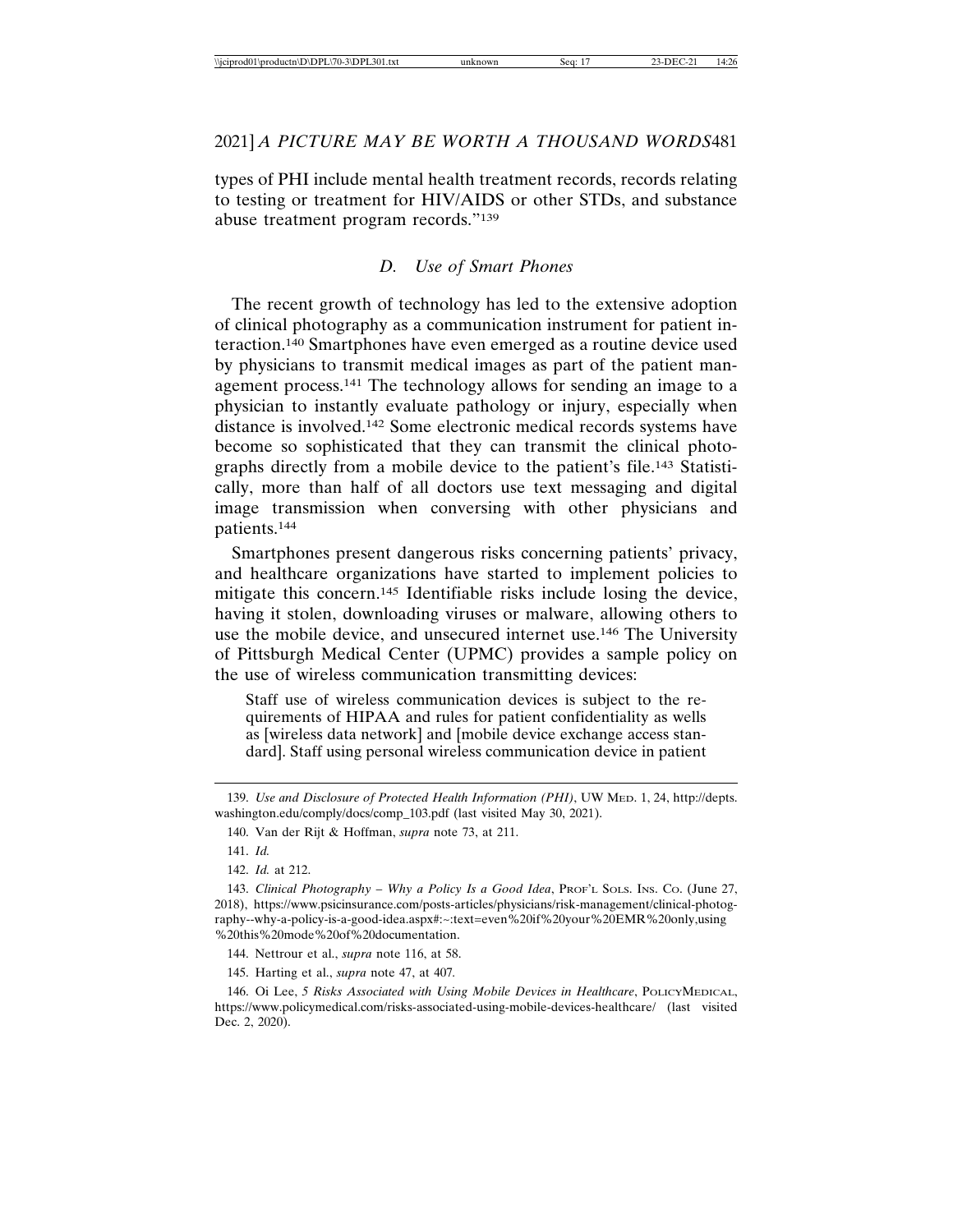care areas should place such device in "silent" not "vibrate" mode.<sup>147</sup>

UPMC has another policy dealing with photographing and filming which prohibits taking pictures by a hospital employee unless it is "appropriate and necessary for a business, education or patient care purpose, or if it is otherwise approved by a member of the Executive Management" of the facility.<sup>148</sup> When the imaging is related to an external or internal media relations event, either the UPMC Marketing Communications or UPMC Media Relations department must approve of the filming before the use. Patients may be photographed for identification, diagnosis, treatment, or organizational purpose or for other internal uses provided the patient signs the hospital's Consent to Media Treatment form. If the images are to be used for external purposes, all identifying information concerning the patient must be removed in accordance with state and federal law.149

Mobile phones present other healthcare challenges that are not as obvious. They act as a ready platform for the colonization of nosocomial agents and microbial contamination. For instance, an inspection of the smartphones of healthcare workers discovered contamination in 20.6% of the devices tested and posed possible modes of transmission of an infectious process.150 Their use near patient beds or essential equipment is also hazardous and could turn off ventilators or disrupt Pacemakers.151 Other malfunctions linked to electromagnetic interference consist of complete stops with no alarms in syringe pumps and improper pulsing by an external Pacemaker.152

#### *E. Record Integration*

Medical photographs have become a vital component of medicine for many healthcare providers, especially in today's digital age. As a nontraditional media, these images are frequently placed in a patient's chart as an adjunct to the medical treatment and shown to others in an

<sup>147.</sup> *Photographing, Filming and Recording within UPMC Facilities*, UPMC PRIVACY & INFO. SEC. POLICIES 33 (2017) (citing Policy HS-FM0214).

<sup>148.</sup> *Id.*

<sup>149.</sup> *Id.*

<sup>150.</sup> Abhinav Singh & Bharathi Purohit, *Mobile Phones in Hospital Settings: A Serious Threat to Infection Control Practices*, OCCUPATIONAL HEALTH & SAFETY (Mar. 1, 2012), https://ohsonline.com/articles/2012/03/01/mobile-phones-in-hospital-settings.aspx?m=2.

<sup>151. .</sup> *Cell phone use in hospitals poses danger: study*, REUTERS (Sept. 7, 2007, 7:30 AM) https:/ /www.reuters.com/article/us-mobilephones-hospitals/cell-phone-use-in-hospitals-poses-dangerstudy-idUSL0685683920070907.

<sup>152.</sup> *Id.*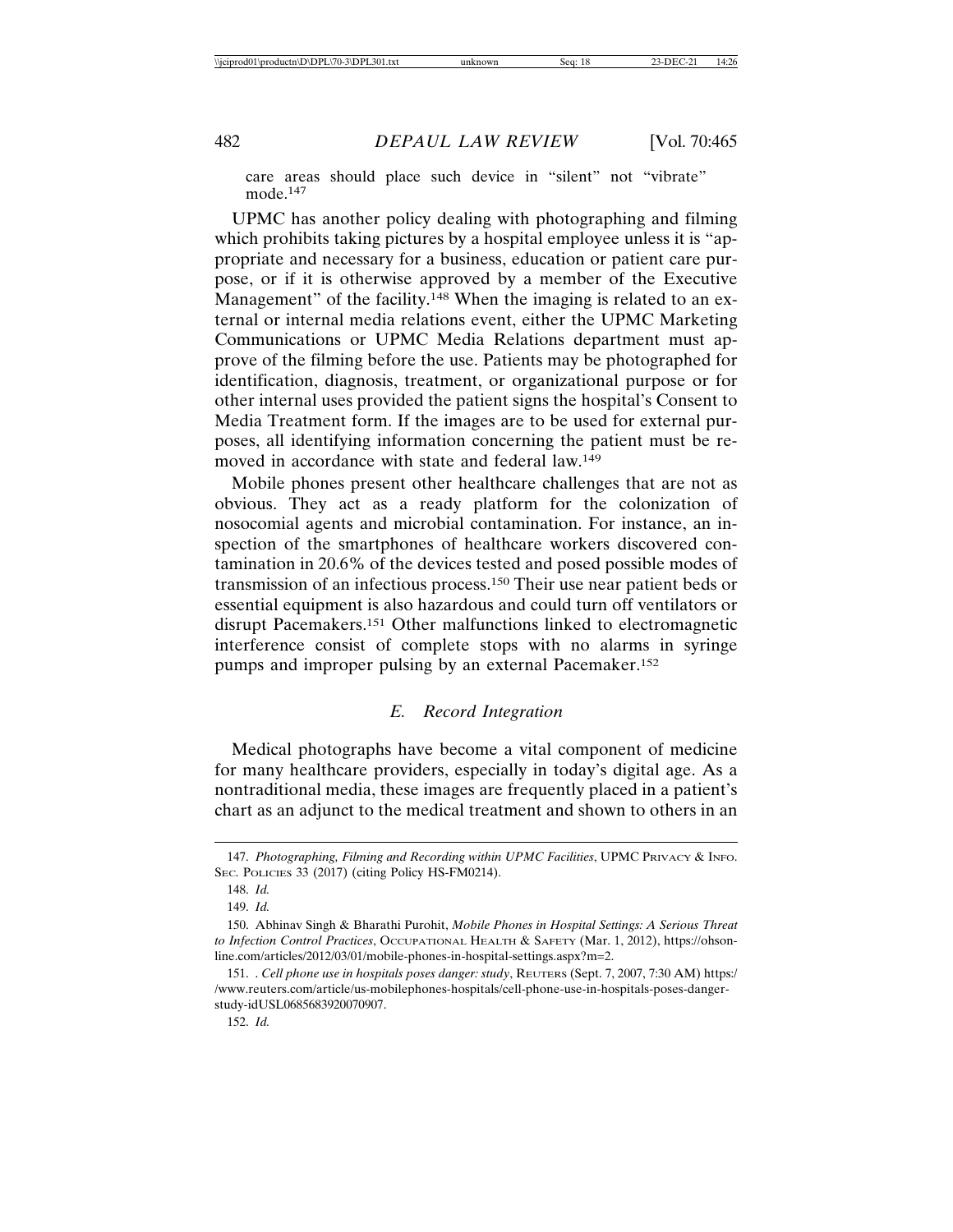educational setting.153 In the old days of the paper chart, the pictures would be stapled or pasted to a piece of paper in the file. Some providers, however, have difficulty incorporating the images into the electronic healthcare record (EHR).154 For example, they must decide what method will be used to combine the pictures and videos into the file, how the images will be moved from the camera to the digital record, and whether there is a mobile application that can safely and securely interact with the provider's EHR system.<sup>155</sup>

Congress has enacted other legislation that seeks to promote the adoption and meaningful use of health information technology, the Health Information Technology for Economic and Clinical Health (HITECH) Act.156 This law aims to simplify the delivery of medical care and decrease expenses by encouraging health information technology through electronic health records.157 Major concerns stemming from the conversion to the electronic transmission of health information are privacy and security, so the HITECH Act enlarges a number of the HIPAA requirements.158 Many medical images are now maintained in an electronic configuration, so the HITECH Act provisions apply to them.

The legislation mandates data breach reporting obligations for unauthorized uses and disclosures of "unsecured PHI."159 These notice requirements are comparable to various state data breach laws linked to personally identifiable financial information.160 The statute mandates that patients and the federal government be informed of any unsecured data breaches.161 The penalties for the wrongful disclosure of protected health information can be substantial, and the reporting requirements subject the healthcare provider to adverse publicity.162

158. *Id.*

160. *Id*.

161. Fife & Yankowsky, *supra* note 157.

162. *Id.*

<sup>153.</sup> Lou Ann Wiedemann, *Using Clinical Photos in EHRs*, AM. HEALTH INFO. MGMT. ASS'N, https://bok.ahima.org/doc?oid=99593#.X8jGK2hKhaQ (last visited May 30, 2021).

<sup>154.</sup> *Id.*

<sup>155.</sup> Pool, *supra* note 88.

<sup>156.</sup> *HITECH Act Enforcement Interim Final Rule*, U.S. DEP'T HEALTH & HUMAN SERVS., https://www.hhs.gov/hipaa/for-professionals/special-topics/hitech-act-enforcement-interim-finalrule/index.html (last visited May 30, 2021).

<sup>157.</sup> Caroline E. Fife & Kevin W. Yankowsky, *HIPAA and HITECH: Where Are Your Photos. . . Do You Know?*, TODAY'S WOUND CLINIC (Apr. 8, 2011), https:// www.todayswoundclinic.com/articles/hipaa-and-hitech-where-are-your-photos-,A¶-do-you- ¨ know.

<sup>159.</sup> *HITECH Act Summary*, HIPAA SURVIVAL GUIDE, https://www.hipaasurvivalguide.com/ hitech-act-summary.php (last visited May 30, 2021).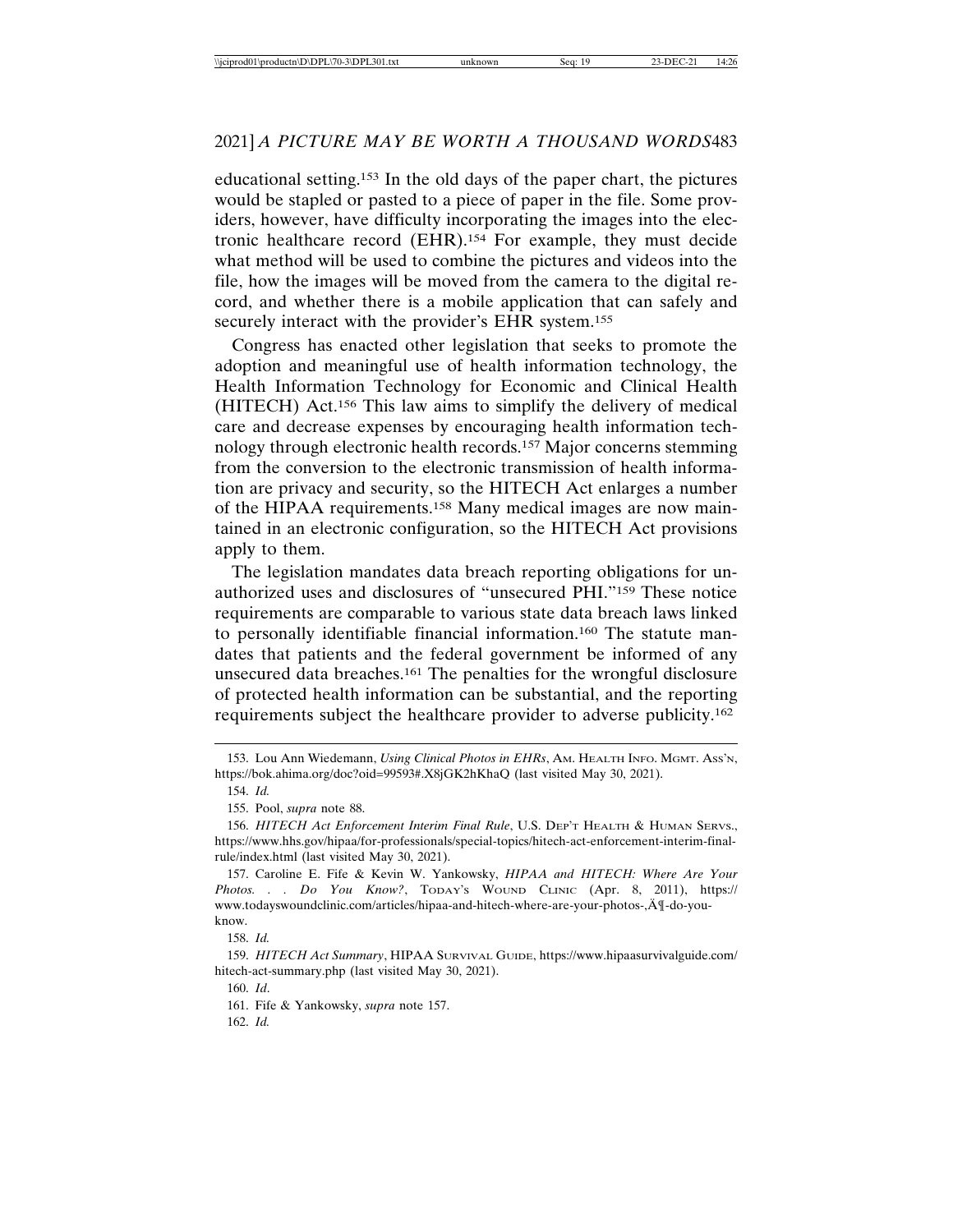This means that any photograph that becomes part of the clinical record must be afforded "the same privacy, security, and confidentiality requirements as any other document within the record."163 As noted previously, pictures containing PHI do not require the patient's consent if the physicians use the images in healthcare operations such as in-house training and teaching purposes. However, medical photographs used externally at such places as a conference or seminar mandate the patient's permission.164

HITECH also requires that the same degree of security used to protect electronic data security be employed to safeguard electronic photographic data.165 The healthcare provider must use robust encryption tools in the storage and data pathways running in and out of the system.166 The technique most frequently discussed to protect this digital information is a firewall. The utilization of cryptography also helps safeguard protected health information, especially during digital health data transmission. Other security tools include cloud computing, antivirus software, initial risk assessment programs, and radio frequency identification.167

Physicians are at risk if they leave pictures containing identifiable patient information unencrypted in a camera. That data must be treated with the same respect as the digital chart.168 These requirements can be distilled into four simple principles:

- 1. The pictures must be placed in the correct patient's chart.
- 2. The designated record set which makes up the medical records including the photographs must be formally identified.
- 3. Any camera that includes PHI, must be downloaded in a judicious manner since most cameras cannot encrypt the digital information.
- 4. All photographs that contain patient identifiable information must be kept in a location that can be encrypted, preferably in the electronic medical record.169

Many digital cameras are now equipped with Wi-Fi technology that allows the images to be directly transmitted to the electronic medical

<sup>163.</sup> Wiedemann, *supra* note 153.

<sup>164.</sup> Kristi Alvarado, *What You MUST Understand About HIPAA and Patient Photography*, NOVARAD, https://blog.novarad.net/what-you-must-understand-about-hipaa-and-patient-photography (last visited May 30, 2021).

<sup>165.</sup> Fife & Yankowsky, *supra* note 157.

<sup>166.</sup> *Id*.

<sup>167.</sup> Clemens Scott Kruse et al., *Security Techniques for the Electronic Health Records*, 41 J. MED. SYS. 127, 133 (2017).

<sup>168.</sup> Fife & Yankowsky, *supra* note 157.

<sup>169.</sup> *Id.*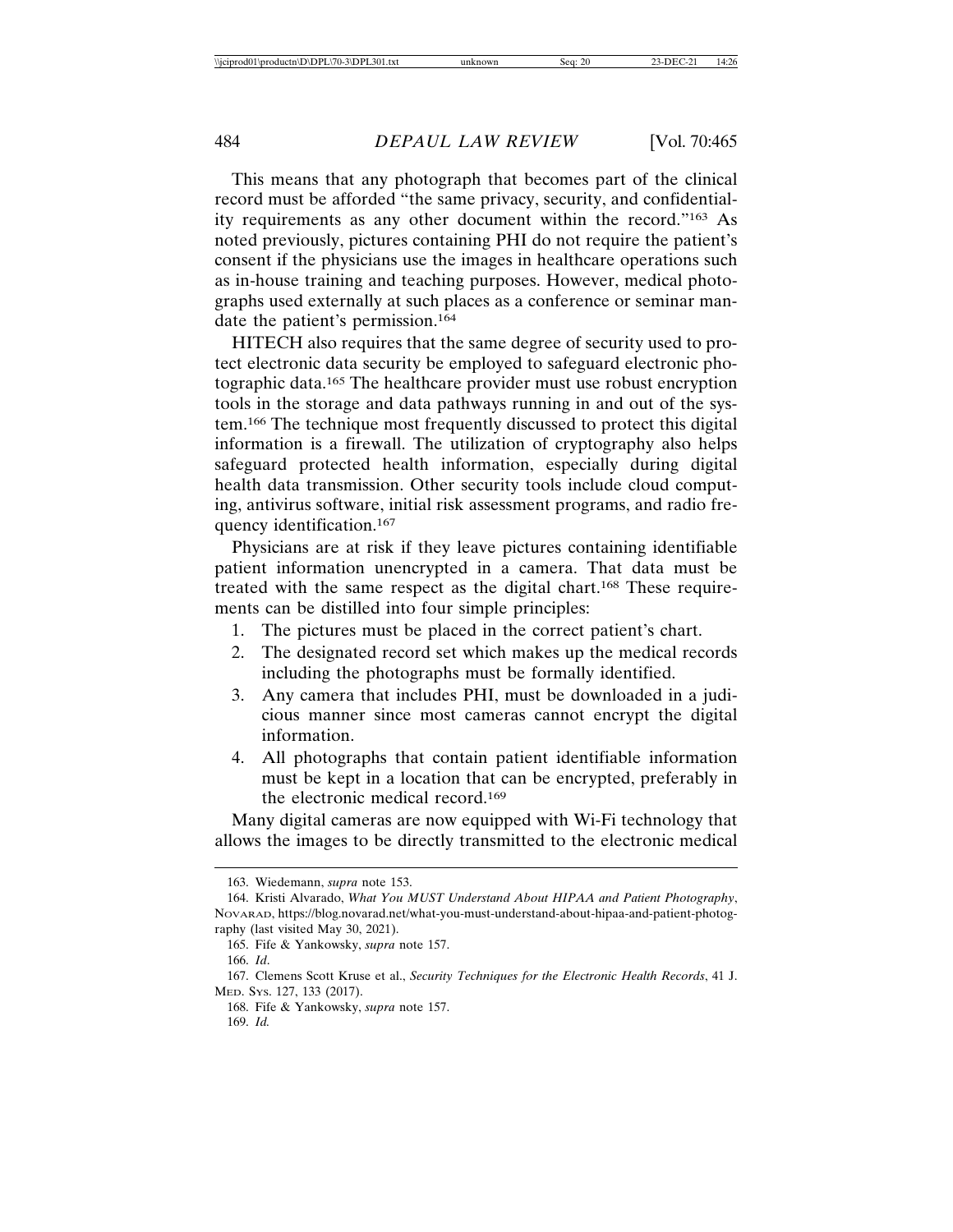record, making the physician's compliance with the legislation much easier.170

#### VI. COURT CASES

A Westlaw search reveals 727 cases involving the phrase "medical photography." These matters range from informed consent disputes to cause of actions for invasion of privacy and infliction of emotional distress.171 The following is a representative sample of this litigation.

#### *A. Consent*

Issues concerning informed consent to use a medical photograph will occasionally end up in court*. Ruffino v. Neiman* demonstrates that the court will uphold a validly executed consent form.172 The plaintiff instituted a lawsuit against a doctor claiming an alleged breach of the physician-patient duty of confidentiality due to an advertisement in a newspaper that included images of the plaintiff pre-and post-hair transplant surgery.173 The facts show that the patient signed a consent form that provided:

I hereby irrevocably consent that my picture or portrait of me, or of any part of me, or reproductions therefore [*sic* ], may be used by [defendant] and his associates, for such purposes as he may desire in connection with his research, writing, and professional activities, and may be used, exhibited, and published through any medium whatsoever as part of or in connection with his research, writing, and professional activities, even though such use may be for advertising purposes of trade.174

The plaintiff claimed that he signed the consent form only after having been guaranteed by the defendant that his pictures would not be used "outside of the office."175 The court dismissed the complaint even though there may have been a question about whether the plaintiff was told that the images would not be published because he could not "avoid the consequences of his written consent."176

In *Morse v. Studin*, the plaintiff Morse attempted to recover damages for a violation of New York's Civil Rights Law.177 The defendant is a plastic surgeon who performed several surgical procedures on the

<sup>170.</sup> *Id.*

<sup>171.</sup> This Westlaw search was conducted by the author on April 5, 2021.

<sup>172.</sup> Ruffino v. Neiman, 794 N.Y.S.2d 228, 229 (N.Y. App. Div. 2005).

<sup>173.</sup> *Id.* at 228.

<sup>174.</sup> *Id.* at 229.

<sup>175.</sup> *Id.*

<sup>176.</sup> *Id.*

<sup>177.</sup> Morse v. Studin, 725 N.Y.S.2d 93, 94 (N.Y. App. Div. 2001).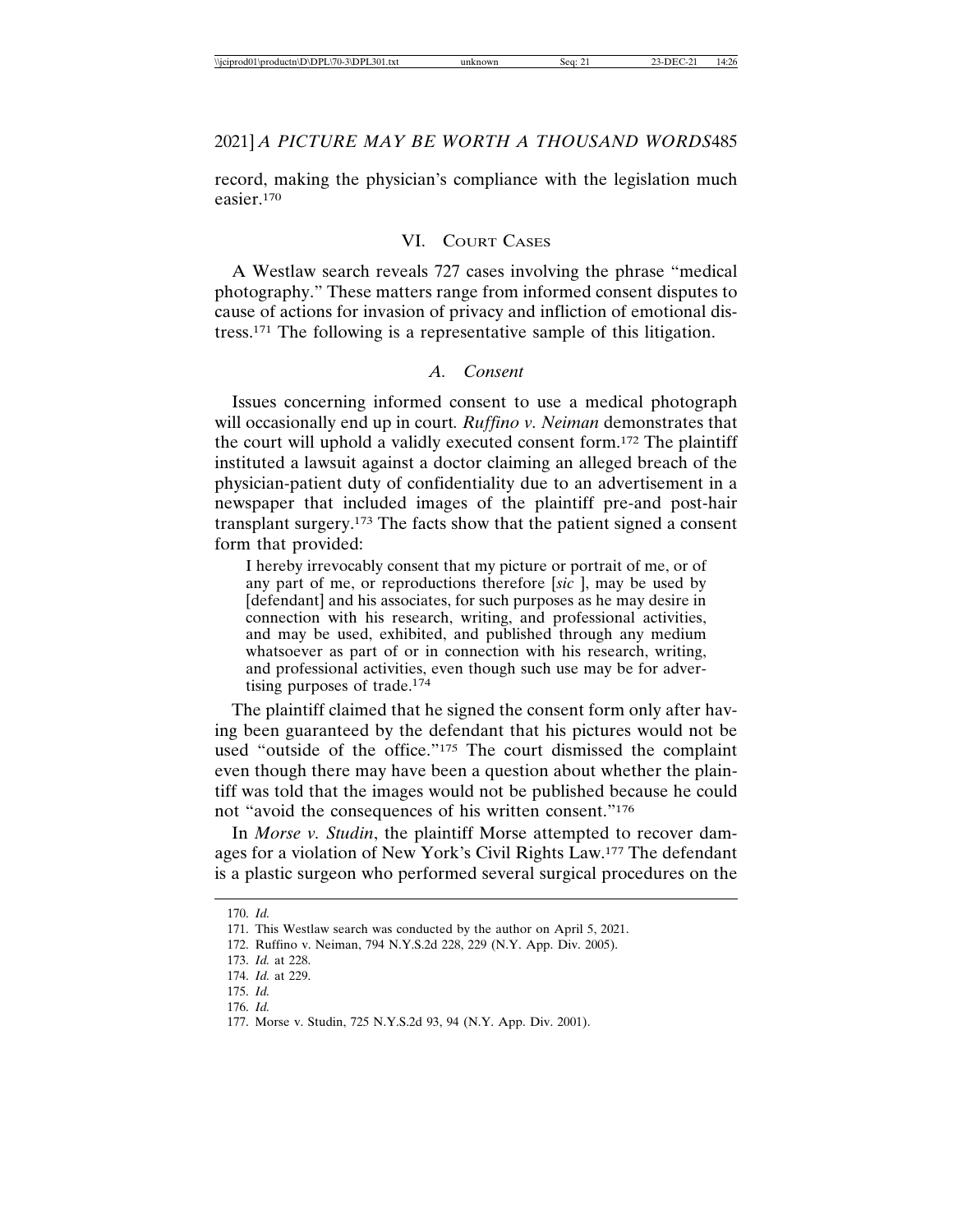plaintiff and published before and after pictures of her in a newsletter sent to patients.178 Morse claimed that these photographs were used for a commercial purpose without her written permission.179 The court noted that "a name, portrait or picture is used 'for advertising purposes' if it appears in a publication which, taken in its entirety, was distributed for use in, or as part of, an advertisement or solicitation for the patronage of a particular product or service."180 In this case, the newsletter was disseminated to obtain patients for the physician's medical practice.181 The publication was not mailed for educational purposes as the defendant maintained, nor was it covered by the written consent form executed by the patient.182 Therefore, whether the physician knew or should have known for purposes of punitive damages that he lacked consent to use the photographs is an issue for the fact finder and not the subject of a motion for summary judgment.<sup>183</sup>

A consent case involving pre-and post-surgery photographs was at issue in *Judge v. Saltz Plastic Surgery, PC*. 184 The defendant gave pictures of various patients to a television reporter showing their cosmetic surgery results.185 They included images of the plaintiff who had signed a release that noted:

I consent to be photographed or televised before, during, and after the operation(s) or procedure(s) to be performed, including appropriate portions of my body, for medical, scientific or educational purposes, provided my identity is not revealed by the pictures.186

Subsequently, the physician asked the patient to participate in a television interview about plastic surgery because she was pleased with her results, and the plaintiff agreed.<sup>187</sup> The interview was conducted in the physician's office, and the plaintiff participated in a simulated physical examination.188 After the interview, the reporter met with the office manager and asked for before and after pictures of the plaintiff's surgery which showed the patient undressed from the neck to her upper thigh.189 These pictures were used in the television broadcast

178. *Id.* 179. *Id.* 180. *Id.* 181. *Id.* 182. *Id.* 183. *Morse*, 725 N.Y.S.2d at 95. 184. 330 P.3d 126 (Utah Ct. App. 2014). 185. *Id.* at 129. 186. *Id.* at 129. 187. *Id.* 188. *Id.* 189. *Id.* at 130.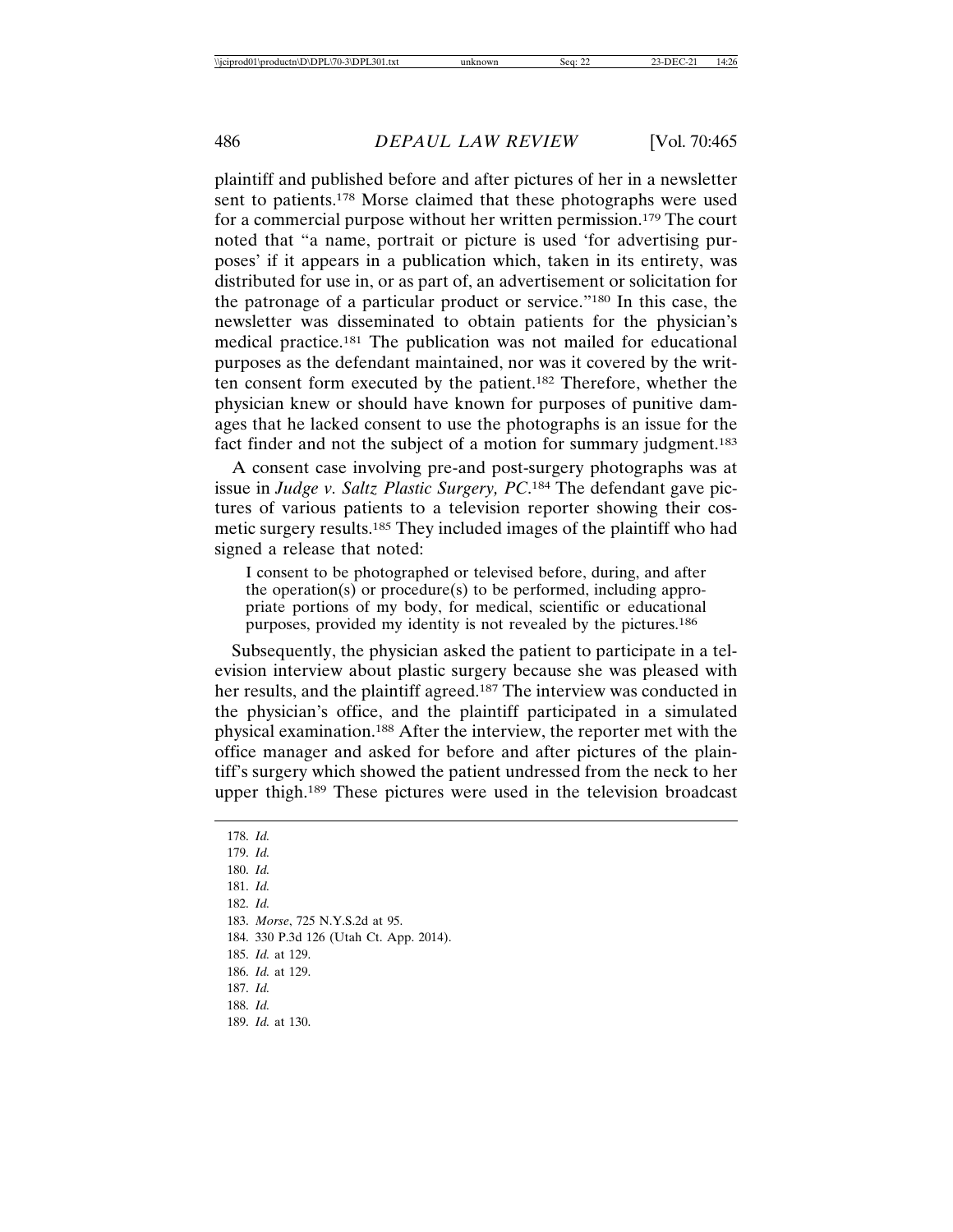and in an online story.190 The station superimposed black bars over portions of the images but identified the plaintiff during the broadcast by name.191

The patient filed suit against the defendant under various theories, and the physician countered that the mere release of the pictures did not establish that they were being given to the public, nor did the defendant disclose private facts.192 The physician's motion for summary judgment was granted, but this decision was reversed on appeal.193 On the invasion of privacy claim, the court noted that a person could reasonably conclude that giving the pictures to a reporter, knowing that a story was being done on the topic, made it "substantially certain" that the images would not be broadcast.194 This should have put the physician on notice that the pictures could have been disclosed to the public. Just because the plaintiff may have engaged in activities that could be classified as a matter of legitimate public interest does not mean that she opened the door to the disclosure of private facts.195 Therefore, reasonable minds could differ in opinion regarding whether appearing in a story about plastic surgery provides a legitimate public interest in giving permission to show the plaintiff's graphic pictures.196 The consent form in question never explicitly stated that the physician could release the pictures to a third party.197 This creates an ambiguity in the release that must be decided by the fact finder. There is also a question of whether the release of pictures to the reporter constituted an educational purpose.198

# *B. Proof of Injury*

Photographs and videos of an injury or surgical procedure are among the most obvious uses of medical imaging in a legal setting. Often, the wound will no longer be visible or will have changed by the time counsel becomes involved with the case.<sup>199</sup> Therefore, a request for medical records should include a demand for any and all client

195. *Judge*, 330 P.3d at 135.

<sup>190.</sup> *Judge*, 330 P.3d at 130. 191. *Id.* 192. *Id.*

<sup>193.</sup> *Id.* 194. *Id.*

<sup>196.</sup> *Id.* at 136.

<sup>197.</sup> *Id.* 198. *Id.*

<sup>199.</sup> ANN M. HARALAMBIE, 3 HANDLING CHILD CUSTODY, ABUSE AND ADOPTION CASES § 17:3 (2020).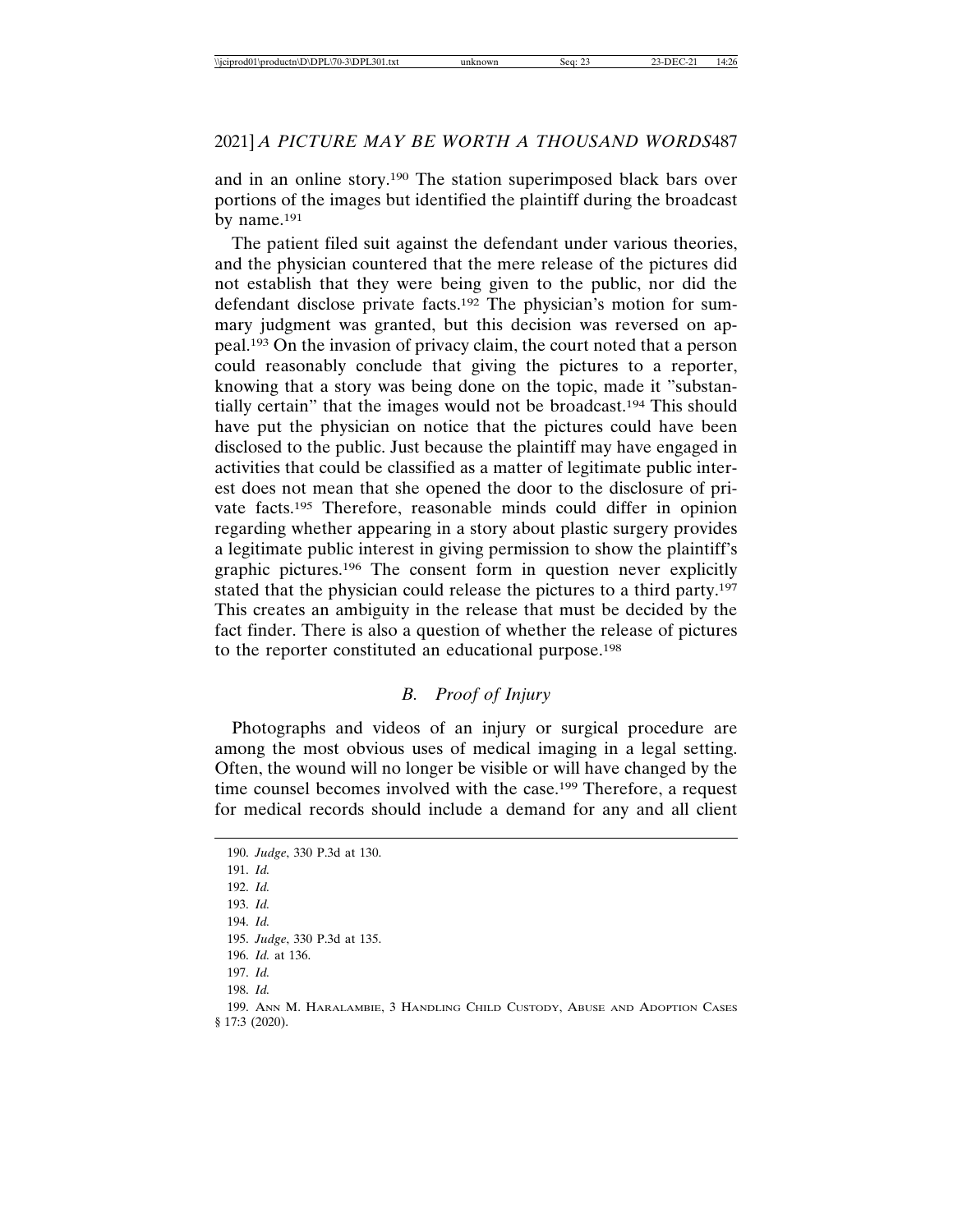pictures in the medical file. However, these pictures may not always be admissible in court.

In People v. Covington,<sup>200</sup> the defendant returned home in a troubled and drunk state.<sup>201</sup> Upon entering the dwelling, he began screaming at his spouse and fired two shots into the floor. One of those bullets hit his wife and she was taken to the hospital for treatment.202 Photographs were taken of the wound by a physician's assistant at the request of the police.203 Before starting her husband's criminal trial, the wife filed a motion to prevent the showing of the pictures based on doctor-patient privilege which was overruled.<sup>204</sup> An element of second-degree assault in Colorado is the need to show a serious bodily injury so the physician's assistant was permitted to describe the injury; he used the pictures to show the wound damage.<sup>205</sup> The defense attempted to use the medical records on cross-examination to demonstrate that the bullet did not strike any important bodily part, but the court prevented this line of questioning based on the wife's doctorpatient privilege.206

On appeal of his conviction, the husband maintained that the pictures of his wife's wounds were inadmissible because they revealed information covered by the wife's doctor-patient relationship. The court agreed and reversed the guilty finding.207 Colorado law provides that a healthcare provider may not be examined about any information obtained during treatment without the consent of the patient. This privilege is designed to encourage patients to disclose medically pertinent information to a physician by minimizing the chances of embarrassment by a later public disclosure.208 This protection is broader than just communications and embraces observations stemming from an examination required to treat the patient.209 The photographs of the wound revealed the observations the physician's assistant made during his treatment of the wife, so they are privileged and inadmissible without the wife's consent.210

```
200. 19 P.3d 15 (Colo. 2001).
201. Id. at 15.
202. Id. at 18.
203. Id.
204. Id.
205. Id. at 19.
206. Covington, 19 P.3d at 19.
207. Id.
208. Id.
209. Id. at 20.
210. Id. at 20.
```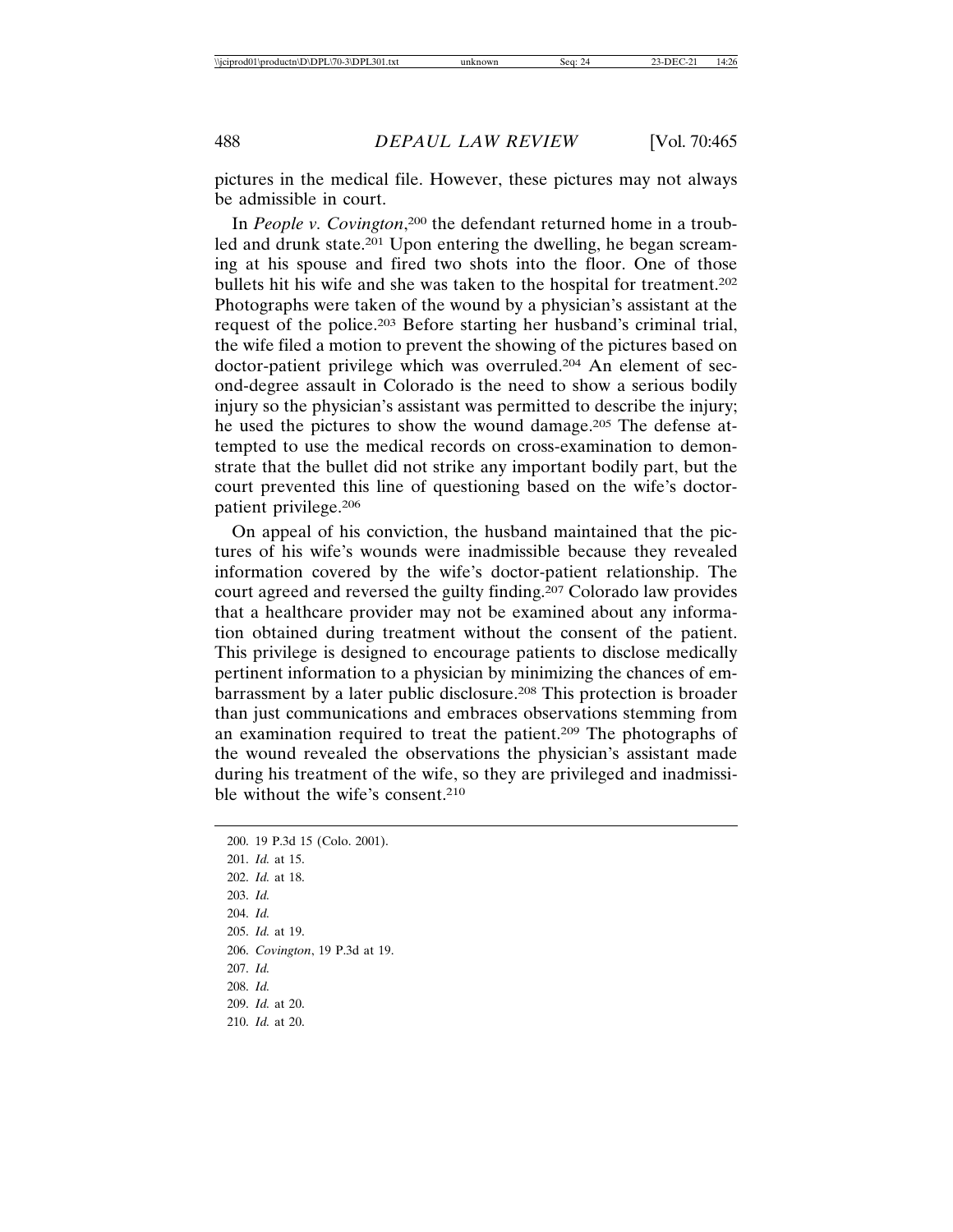*State v. Cloud* involved the appeal of a second-degree murder conviction.211 At trial, the government introduced several photographs of the victim showing him lying on the floor in a pool of coagulated blood and close-ups of three defensive wounds suffered by the decedent, one in the armpit and two on her hands.<sup>212</sup> These pictures were employed to demonstrate that, given the nature of the attack and the number of wounds, the defendant acted with the necessary intent to uphold a conviction of second-degree murder.213

On appeal, the defendant maintained that it was an error for the trial judge to admit the gruesome photographs because they had no relevance to the question of the murder.214 The appellate court agreed and noted that the admission of photographic evidence depicting a person's injuries requires the judge to weigh their probative value against the risk that their admission "will create substantial danger of undue prejudice."215 The consideration "in the context of potentially prejudicial photographs of the victim's body is that such photographs would generally be inappropriate where the only relevant evidence they convey can be put before the jury readily and accurately by other means not accompanied by the potential prejudice."216 Under the circumstances, the pictures of the decedent's body had no evidentiary value as to any issue in the case. They were improperly admitted into evidence, and "the inference is strong that they were used primarily to inflame the jury."217

The opposite result was reached in *Moss v. State*, where color images were admitted even though they showed the victim lying on the ground, covered in blood, obtaining emergency treatment from a medical technician.218 The officer's testimony concerning the victim when he arrived on the scene was relevant as was the pictures' use.<sup>219</sup> The color photographs showed the decedent's head from two different viewpoints.220 One, taken from the victim's left side, revealed a bullet wound over the victim's left eye not visible in the crime scene photo-

- 212. *Id*.
- 213. *Id.*

```
214. Id. at 752.
```
215. *Id*. at 752 (quoting State v. Garcia, 663 P.2d 60, 64 (Utah 1983)).

<sup>211. 722</sup> P.2d 750, 751 (Utah 1986).

<sup>216.</sup> *Id.*

<sup>217.</sup> *Cloud*, 722 P.2d at 755.

<sup>218. 860</sup> S.W.2d 194, 195 (Tex. App. 1993).

<sup>219.</sup> *Id.*

<sup>220.</sup> *Id.*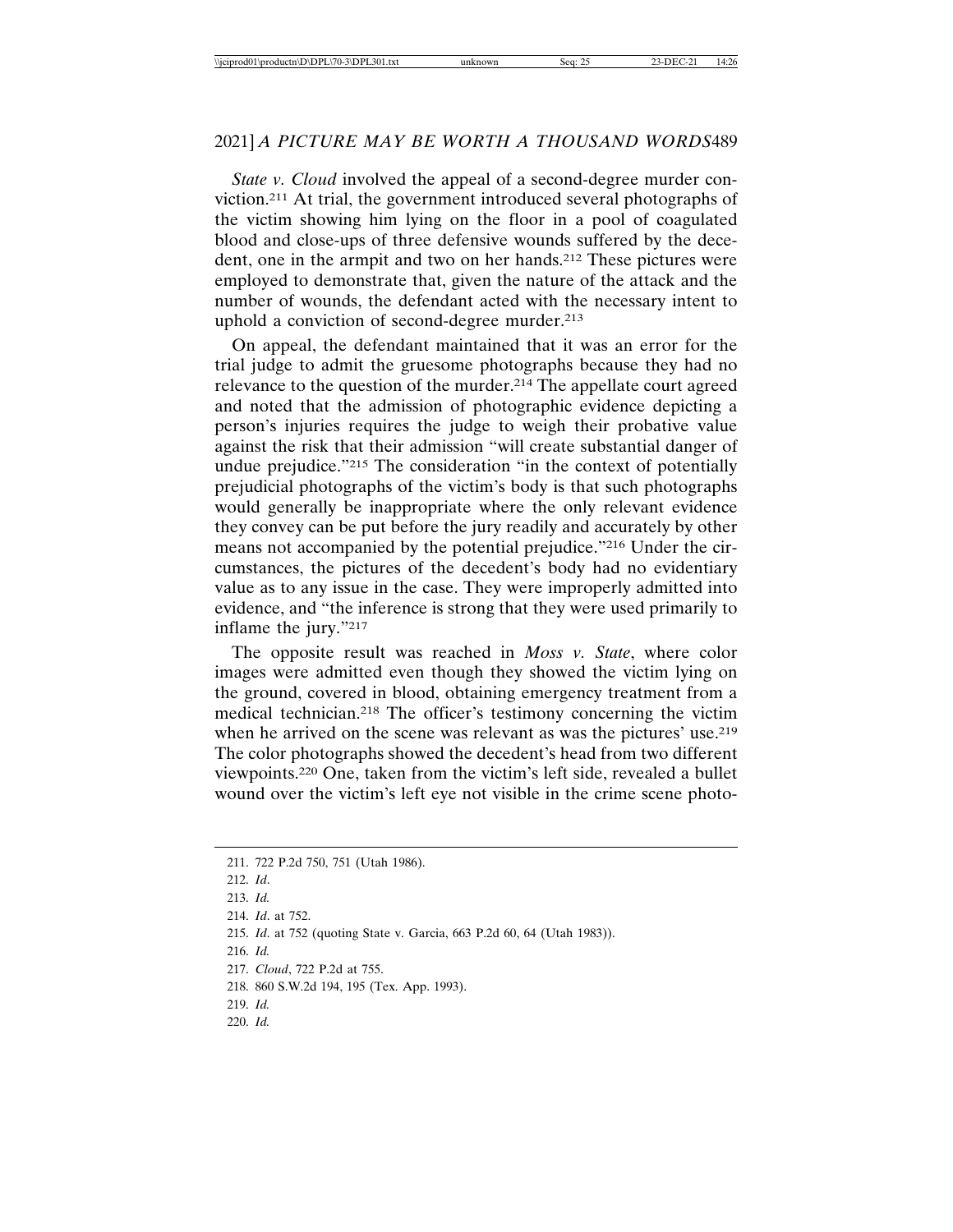graphs.221 The other picture showed the victim's cranium from the right side as well as part of his bare chest.222

The defendant maintained that the photographs were inadmissible because of their gruesome nature that showed the fatal wound in much detail and the decedent's "ghastly stare of death."223 The court disagreed and found the photographs had probative value that was not outweighed by the danger of unfair prejudice.224 The photographs clarify and support observations and conclusions about the victim's injury and reveal the manner of death.

# *C. The Taking of Inappropriate Photographs*

The taking of inappropriate or unneeded pictures can result in a healthcare provider's license suspension. That was the issue in *Dwyer v. Connecticut State Department of Health*. 225 The plaintiff was licensed to remove superfluous hair by electrolysis. Two patients visited him for hair removal; one for removal of excessive hair from the chin, and the other for the elimination of hair from her upper lip. The first patient was asked to disrobe, and the plaintiff photographed her breasts and thighs.226 The other partially disrobed, and he took pictures of her breasts, stomach, and navel.227 The proffered excuse for taking the sensitive pictures was for the alleged purpose of detailing the propensity of patients with excessive hair and to show how that hair could be effectively eliminated.<sup>228</sup> Neither woman gave consent to the taking of the images, and one of them did not know that the pictures were taken until after the event.229

Disciplinary charges were filed against the plaintiff to have his license revoked for "immoral, dishonorable or unprofessional conduct."230 The evidence showed that the plaintiff had taken about two hundred pictures of female patients that he "viewed from time to time for professional reasons."231 The Disciplinary Board ruled that there was no legitimate reason to take the pictures for the treatment of the two patients and that his conduct was unprofessional at a minimum.232

221. *Id.* at 196. 222. *Id.* 223. *Id.* 224. *Moss*, 860 S.W.2d at 196. 225. 151 A.2d 331, 332 (Conn. 1959). 226. *Id.* 227. *Id.* 228. *Id.* 229. *Id.* 230. *Id.* 231. *Dwyer*, 151 A.2d at 332. 232. *Id.*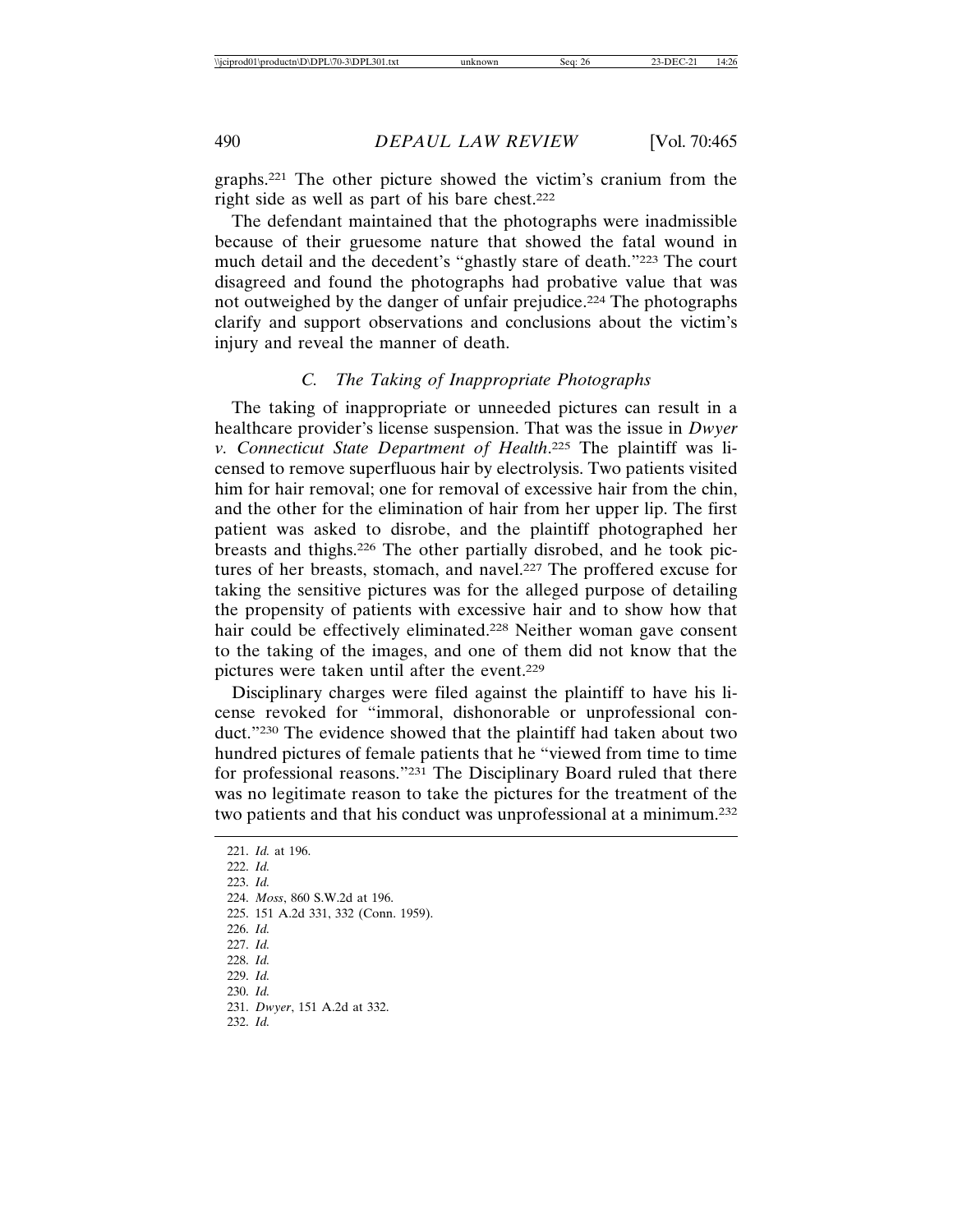The suspension of his license was upheld on appeal.<sup>233</sup> The court found that the Board had the power to determine if the plaintiff had perpetrated acts that were harmful to the public's interest and constituted unprofessional conduct.234 The plaintiff's own experts noted that the taking of sensitive pictures would be allowed under certain situations, but they also testified that the photographs needed to be taken with the patient's express consent.<sup>235</sup>

In one of the more unusual cases, Dr. Dwyer, the chief resident at a prestigious hospital, had his career derailed by a single incident that occurred over the taking of an inappropriate photograph.236 The physician was scheduled to perform a hernia repair, but the patient was extremely nervous.237 The resident talked him through the pre-operative process, and the patient was anesthetized.238 As the resident inserted the catheter, he noticed a tattoo on the patient's penis that read "joystick."239 Dr. Dwyer immediately took out his cell phone and took a photograph of the man's genitalia, which he displayed to colleagues.240 One of the surgical staff members who had witnessed the taking of the picture became very upset by the doctor's cavalier attitude and anonymously notified a local paper about the incident.241

The reporter then contacted the hospital about the matter and Dr. Dwyer was immediately suspended.242 The physician was also ordered to call the patient and tell him what had occurred so that the patient would not read about the incident for the first time in the paper.243 The patient was initially alarmed when he received the call believing that something had gone wrong during the operation.244 The resident explained that nothing had gone wrong during the operation, but that he had made an egregious error in judgment and had taken a picture of the patient's tattoo.245 Dr. Dwyer then had to admit that he showed the pictures to other physicians and that a newspaper was running a

237. *Id.*

238. *Id.*

239. *Id.*

240. *Id.*

241. *Id.*

242. Latner, *supra* note 236.

243. *Id.*

244. *Id.*

245. *Id.*

<sup>233.</sup> *Id.*

<sup>234.</sup> *Id.* at 332–33.

<sup>235.</sup> *Id.* at 333.

<sup>236.</sup> Ann W. Latner, *Invading a Patient's Privacy Costs a Physician*, RENAL & UROLOGY NEWS (July 27, 2011), https://www.renalandurologynews.com/home/departments/legal-issues-inmedicine/invading-a-patients-privacy-costs-a-physician/.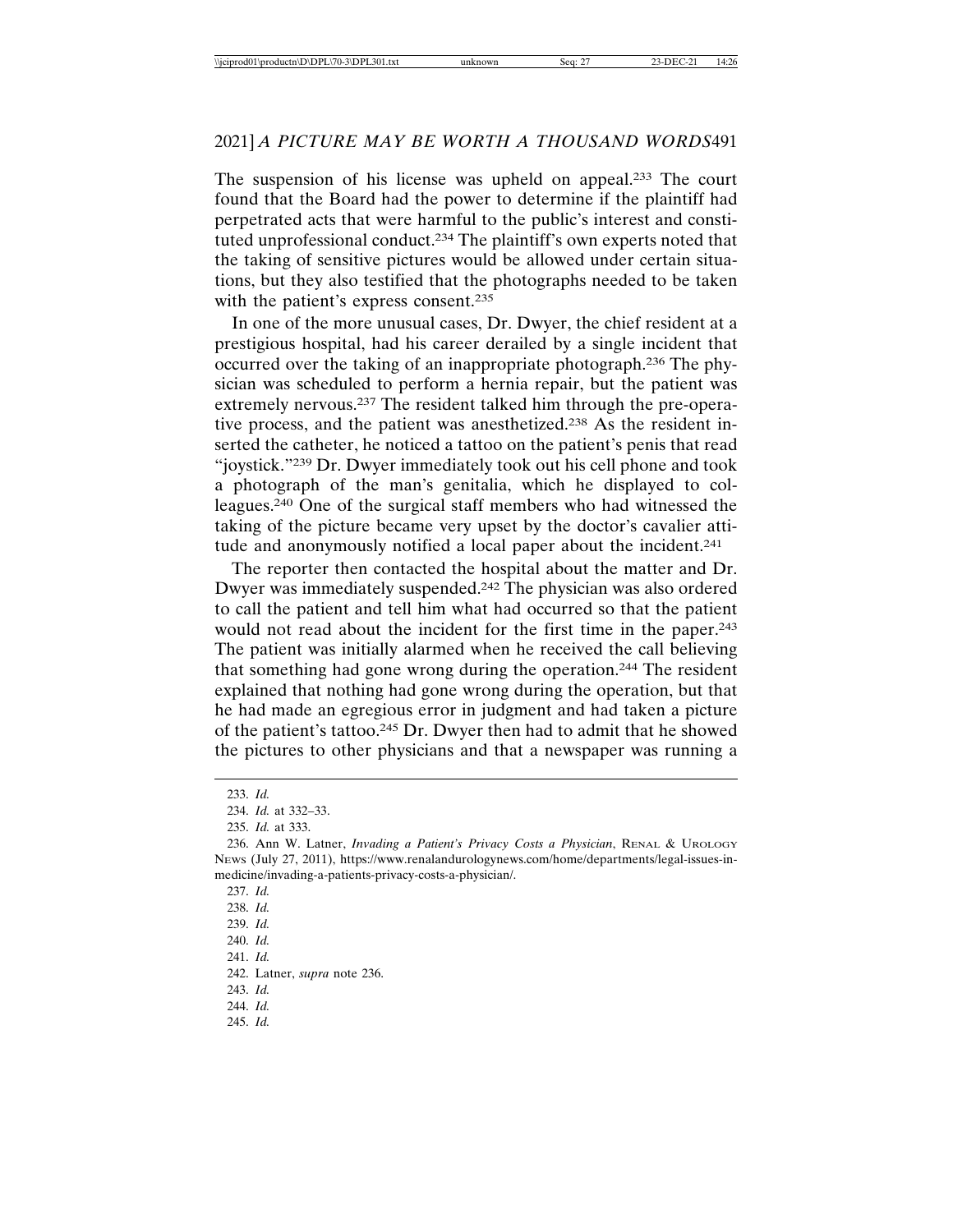story about the incident.246 The resident's apologies did not assuage the patient's anger and embarrassment, and the man hired an attorney who threatened litigation.<sup>247</sup> The hospital ended up paying \$250,000 in settlement, the resident was terminated from his position, and his future job offer was rescinded.248

Sometimes, healthcare workers just exercise bad judgment in taking a photograph. One example of this is when hospital employees took pictures of the victim of a shark attack who subsequently died from his wounds.<sup>249</sup> Several staff members at Martin Memorial Medical Center in Florida were disciplined for their participation in the taking and emailing of photographs of the victim's fatal wounds while he was in the emergency room.250 The decedent suffered "two shark bites, one more serious than the other."251 The more serious wound on the back of the right thigh was about nine to ten inches long and very deep, causing massive blood loss.252

#### *D. Medical Malpractice*

Medical photographs have proven to be a double-edged sword. They have many benefits in clinical practice, but they can also be used against a physician in a medical malpractice claim. *Mazella v. Beals* involved a malpractice claim against a physician on the basis that his substandard care of the plaintiff's husband for major depression was the cause of his suicide.253 The defendant admitted that he varied from accepted medical practice by prescribing Paxil for more than ten years while inadequately monitoring the patient's condition. However, the physician asserted that superseding acts caused the patient's suicide, including the actions of another physician.254 At trial, the physician attempted to block the introduction of photographs of the decedent taken after his death, claiming that they lacked probative value because there was no dispute over the manner of death.255 The plaintiff's expert testified that the photographs were relevant because they showed that the patient's death was "very violent and bloody"

<sup>246.</sup> *Id.*

<sup>247.</sup> *Id.*

<sup>248.</sup> Latner, *supra* note 236.

<sup>249.</sup> *Photos of shark victim underscore threat from cell phone cameras*, RELIAS MEDIA (May 1, 2010), https://www.reliasmedia.com/articles/18855-photos-of-shark-victim-underscore-threatfrom-cell-phone-cameras.

<sup>250.</sup> *Id.*

<sup>251.</sup> *Id.*

<sup>252.</sup> *Id.*

<sup>253. 57</sup> N.E.3d 1083, 1085 (N.Y. 2016).

<sup>254.</sup> *Id.*

<sup>255.</sup> *Id.*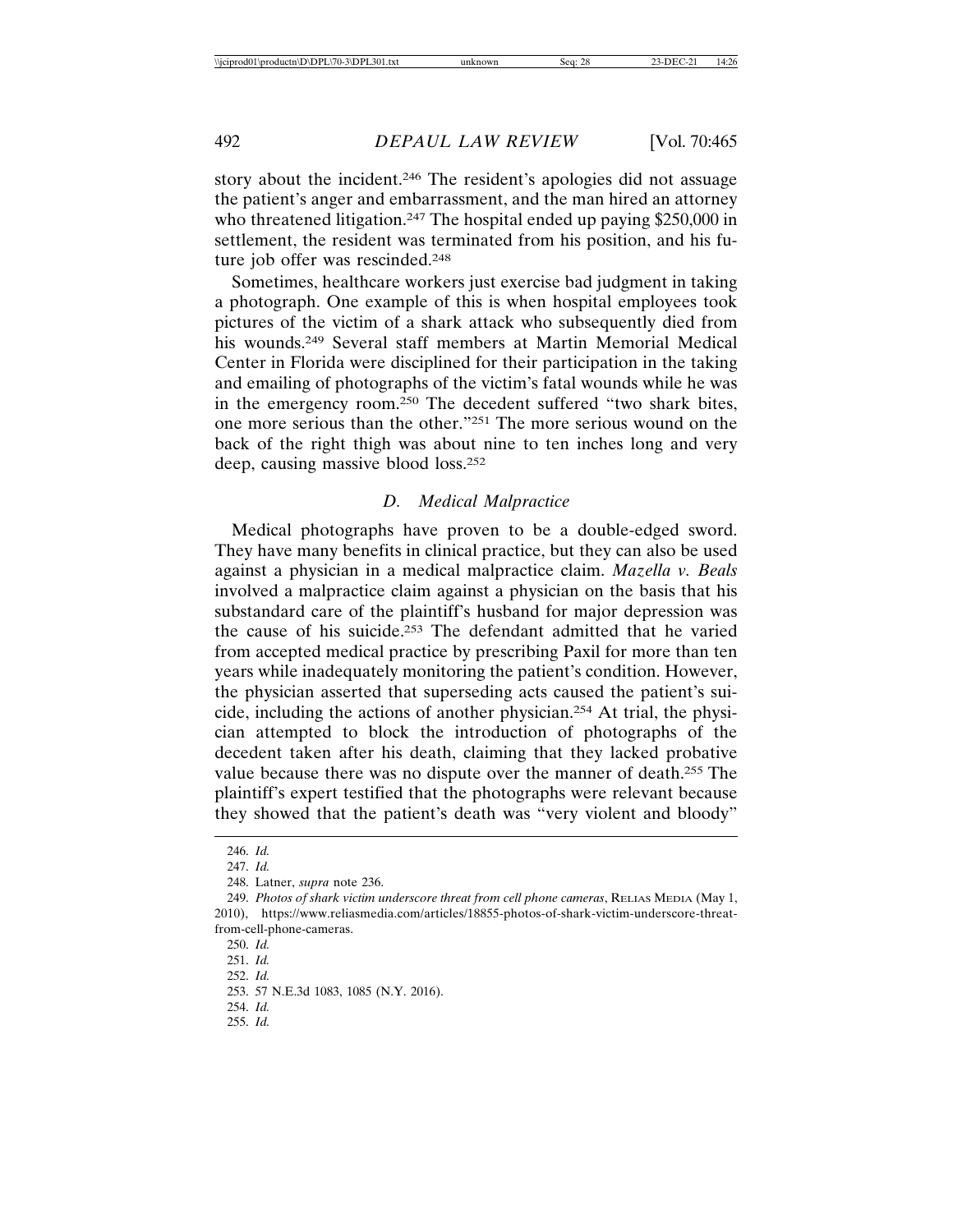and that suicides are often the byproduct of antidepressant use.256 The jury found in favor of the plaintiff and awarded \$1,200,000 in damages.257

On appeal, the defendant argued that the admission of the pictures denied him a fair trial because they only aroused the jury's emotions.258 The court disagreed and opined that they revealed the manner of suicide and were relevant to the plaintiff's theory of liability.259 They showed the violent manner of the suicide, death by self-inflicted knife wounds, which demonstrated that his extreme mental condition was related to the long-term use of Paxil.260 They were also consistent with the paramedic's testimony, who explained the condition in which he discovered the corpse and the autopsy report, which was allowed without objection.<sup>261</sup>

Photographs of a patient's abdomen were allowed in *Krueger v. Frisenda* resulting in a \$1,750,000 million malpractice award.<sup>262</sup> The facts revealed that the defendant tore the plaintiff's cecum resulting in twelve operations; she had to use an ostomy bag, had a Hickman catheter placed in her clavicle, and had part of the bowel removed.263 This left her with massive scarring; she will have to wear a binder indefinitely.264 The decision to admit the photographs was upheld on appeal since they were relevant to the jury's assessment of the plaintiff's pain and suffering.265

The plaintiff suffered from carpal tunnel syndrome in *Scarlett v. Ouellette* and underwent surgery to remedy the problem.266 She sued the surgeon for malpractice, and the defense wanted to call an expert who opined that her wrist swelling was fictitious and a self-inflicted injury.267 He used photographs of another person's legs that showed abnormal swelling as a depiction of a self-inflicted wound.268 Plaintiff's counsel objected on relevancy and prejudice, but was overruled.269 On rebuttal, plaintiff's expert stated that the images showed

256. *Id.* at 1089. 257. *Id.* 258. *Id.* at 1093. 259. *Mazella*, 57 N.E.3d at 1093. 260. .*Id.* 261. *Id.* 262. 630 N.Y.S.2d 376, 377 (N.Y. App. Div. 1995). 263. *Id*. 264. *Id.* 265. *Id.* 266. 948 So. 2d 859, 861 (Fla. Dist. Ct. App. 2007). 267. *Id.* at 861–62. 268. *Id.* at 862. 269. *Id.*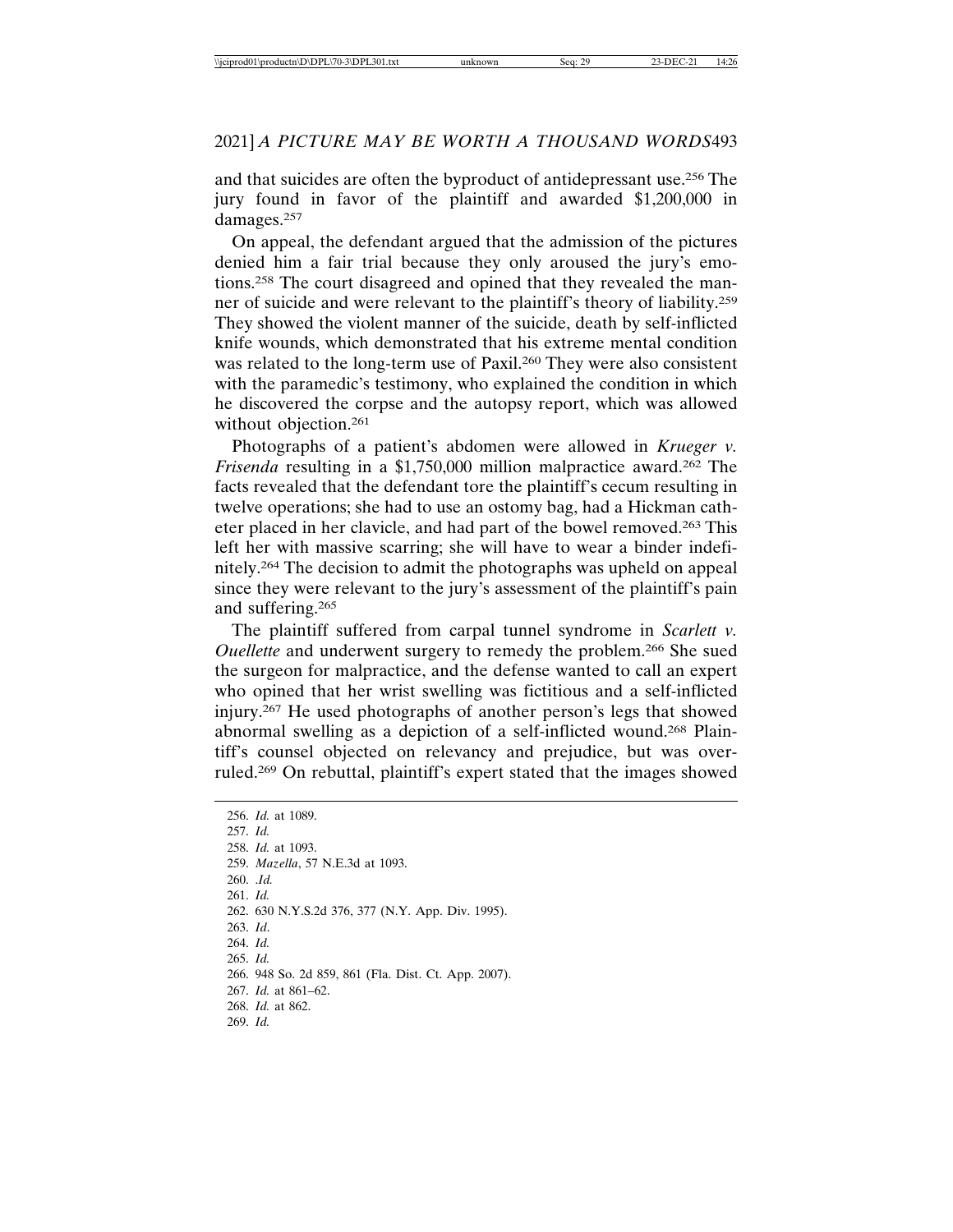a person with elephantitis. The jury returned with a verdict for the defense and an appeal was filed.270

The award was upheld, and the court noted that the trial judge did not abuse his discretion in allowing the pictures showing swelling in another person's legs.271 They were introduced to show the jury an example of a self-inflicted wound rather than evidence to establish the standard of care.272 The defendant's expert also laid the proper foundation for the photographs by noting that he had observed similar swelling in another patient, which he had diagnosed as a self-inflicted wound.273

Photograph evidence is not always admissible in a malpractice action. In *Catlett v. MacQueen*, the plaintiff was taken to an emergency room for injuries sustained on her feet from a car accident, and the wounds were contaminated by debris.274 Debridement was performed, and the plaintiff consented to the removal of three toes.<sup>275</sup> Three days later, her condition worsened so she was taken to another hospital that had hyperbaric oxygen.276 An orthopedic surgeon took several color pictures of her feet within two hours of her arrival.277 However, nothing helped, so a below the knee amputation was performed.278

A malpractice action was filed against the physician in the first hospital and the judge refused to allow the pictures taken upon her arrival at the second facility to be used as evidence.<sup>279</sup> The surgeon who performed the subsequent amputation testified that the defendant created an environment favorable to infection by suturing the foot wounds and that he should have performed a procedure to alleviate the pressure and improve circulation.280 The court would not allow the photographs to be used by the testifying expert because they were gruesome and presented the danger of unfair prejudice.281 This ruling was upheld on appeal, based on the fact that the expert did not rely upon the pictures in his testimony.282 The pictures were offered as "pictorial testimony" to help the jury understand the expert's opin-

270. *Id.* 271. *Id.* at 863. 272. *Scarlett*, 948 So. 2d at 863. 273. *Id.* 274. 375 S.E.2d 184, 185 (W. Va. 1988). 275. *Id.* 276. *Id.* at 186. 277. *Id.* at 186. 278. *Id.* 279. *Id.* at 186–87. 280. *MacQueen*, 375 S.E.2d at 187. 281. *Id.* 282. *Id.*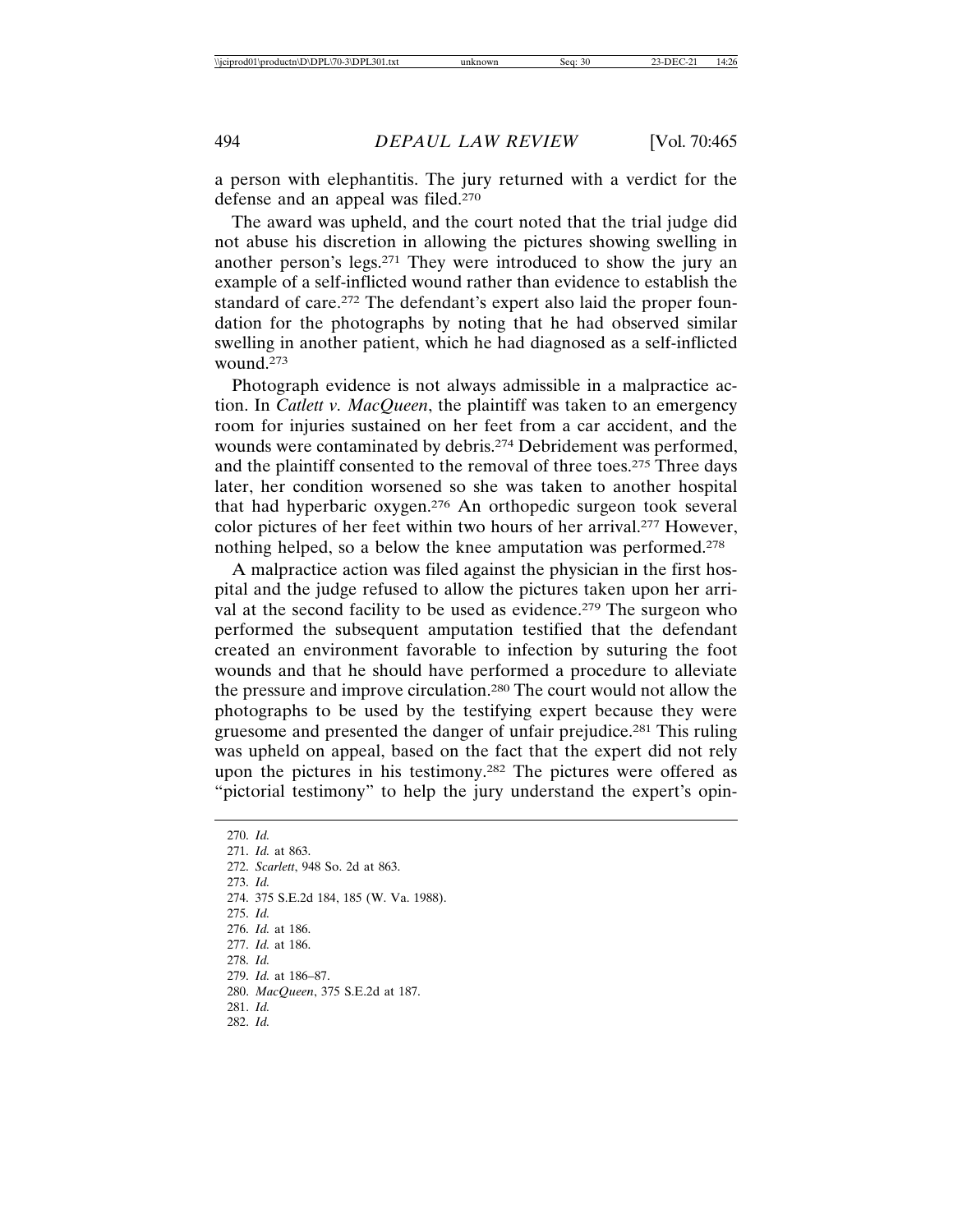ion.283 The admissibility of evidence is generally within the trial judge's province, whose ruling will not be overturned unless there has been an abuse of discretion.284 The expert described the condition of the plaintiff's feet during his testimony, so they were not needed as other evidence assisted the jury.285

A similar result was obtained in *Pyskaty v. Oyama*. 286 This malpractice action involved the diagnosis and treatment of a perirectal abscess by the defendant, which led to the spread of an infection, gangrene development, and the loss of a large part of scrotal tissue.287 The initial injury was caused by a fall in the woods while the plaintiff was tracking a deer.288 Following the patient's initial treatment, his left buttock became grossly enlarged, and he was diagnosed with cellulitis.289 A mass then developed that was thought to be an abscess; the plaintiff's testicles had swollen to the size of a grapefruit and smelled putrid.290 The patient ended up having three operations to drain the abscess and he lost the growth of hair in half of the area and needed to have psychotherapy for sexual problems.<sup>291</sup>

Before trial, the defense filed a motion in limine to bar the plaintiff from using medical pictures taken during and after the operative procedures on the basis that they did not depict the plaintiff's condition at the time of the alleged malpractice, so they were not probative; this motion was granted.292 On appeal, the plaintiff asserted that the pictures would show the "actual nature and extent of the injury."293 The court upheld the trial court's ruling and noted that the abuse of discretion standard gauges the admission of pictures.294 There is no such abuse when their prejudicial effect is outweighed by their probative value. In this case, the plaintiff's injuries were adequately and graphically described in the testimony.295 Some of the images showed the patient in the middle of a surgical procedure while under anesthesia and they did not show the plaintiff's condition when he was seen by

283. *Id.* 284. *Id.* at 188. 285. *Id.* 286. 641 N.E.2d 552, 572 (Ill. App. Ct. 1994). 287. *Id.* at 556. 288. *Id.* at 557. 289. *Id.* 290. *Id.* 291. *Id.* 292. *Oyama*, 641 N.E.2d at 558. 293. *Id.* at 568. 294. *Id.* 295. *Id.*